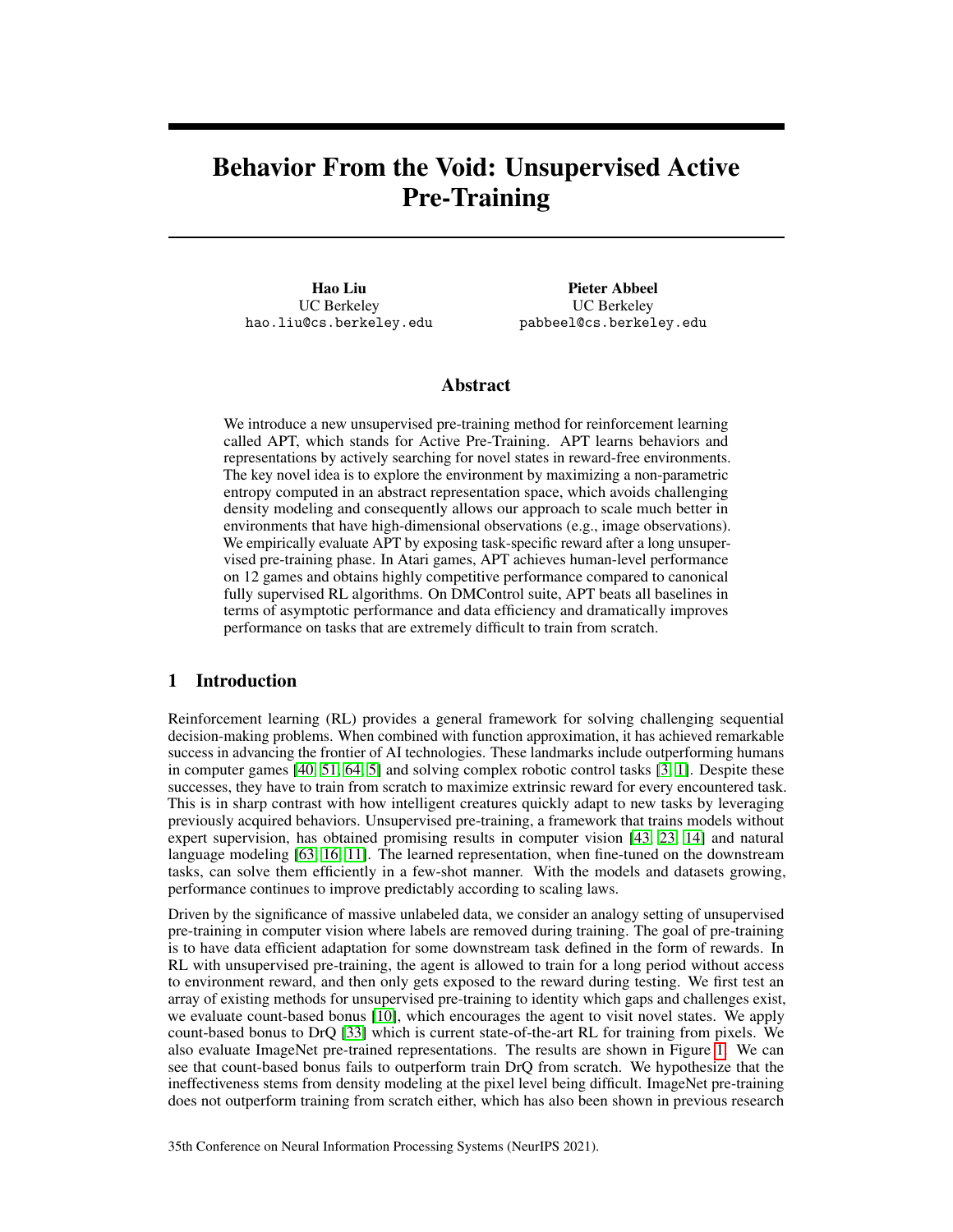in real world robotics [\[29\]](#page-11-1). We believe the reason is that neither of existing methods can provide enough diverse data. Count-based exploration faces the difficult of estimating high dimensional data density while ImageNet dataset is out-of-distribution for DMControl.

To address the issue of obtaining diverse data for RL with unsupervised pre-training, we propose to actively collect novel data by exploring unknown areas in the task-agnostic environment. The underlying intuition is that a general exploration strategy has to visit, with high probability, any state where the agent might be rewarded in a subsequent RL task. Concretely, our approach relies on the entropy maximization principle [\[27,](#page-11-2) [53\]](#page-13-3). Our hope is that by doing so, the learned behavior and representation can be trained on the whole environment while being as task agnostic as possible. Since entropy maximization in high dimensional state space is intractable as an oracle density model is not available, we resort to the particle-based entropy estimator [\[55,](#page-13-4) [8\]](#page-10-6). This estimator is nonparametric and asymptotically unbiased. The key idea is computing the average of the Euclidean distance of each particle to its nearest neighbors for a set of samples. We consider an abstract representation space in order to make the distance meaningful. To learn such a representation

<span id="page-1-0"></span>

Figure 1: Comparison of state-of-the-art pixelbased RL with unsupervised pre-training. APT (ours) and count-based bonus (both based on DrQ [\[33\]](#page-12-2)) are trained for a long unsupervised period (5M environment steps) without access to environment reward, and then gets exposure to the environment reward during testing. APT significantly outperform training DrQ from scratch, count-based bonus, and ImageNet pre-trained model.

space, we adapt the idea of contrastive representation learning [\[14\]](#page-10-2) to encode image observations to a lower dimensional space. Building upon this insight, we propose Unsupervised Active Pre-Training (APT) since the agent is encouraged to actively explore and leverage the experience to learn behavior.

Our approach can be applied to a wide-range of existing RL algorithms. In this paper we consider applying our approach to DrQ [\[33\]](#page-12-2) which is a state-of-the-art visual RL algorithm. On the Atari 26 games subset, APT significantly improves DrQ's data-efficiency, achieving 54% relative improvement. On the full suite of Atari 57 games [\[40\]](#page-12-0), APT significantly outperforms prior state-of-the-art, achieving a median human-normalized score  $3\times$  higher than the highest score achieved by prior unsupervised RL methods and DQN. On DeepMind control suite, APT beats DrQ and unsupervised RL in terms of asymptotic performance and data efficiency and solving tasks that are extremely difficult to train from scratch. The contributions of our paper can be summarized as: (i) We propose a new approach for unsupervised pre-training for visual RL based a nonparametric particle-based entropy maximization. (ii) We show that our pre-training method significantly improves data efficiency of solving downstream tasks on DMControl and Atari suite.

## 2 Problem Setting

Reinforcement Learning (RL) An agent interacts with its uncertain environment over discrete timesteps and collects reward per action, modeled as a Markov Decision Process (MDP) [\[48\]](#page-12-3), defined by  $\langle S, \mathcal{A}, T, \rho_0, r, \gamma \rangle$  where  $\mathcal{S} \subseteq \mathbb{R}^{n_{\mathcal{S}}}$  is a set of  $n_{\mathcal{S}}$ -dimensional states,  $\mathcal{A} \subseteq \mathbb{R}^{n_{\mathcal{A}}}$  is a set of  $n_{\mathcal{A}}$ dimensional actions,  $T : S \times A \times S \to [0, 1]$  is the state transition probability distribution.  $\rho_0 : S \to$ [0, 1] is the distribution over initial states,  $r : \mathcal{S} \times \mathcal{A} \to \mathbb{R}$  is the reward function, and  $\gamma \in [0, 1)$  is the discount factor. At environment state  $s \in S$ , the agent take actions  $a \in A$ , in the (unknown) environment dynamics defined by the transition probability  $T(s'|s, a)$ , and the reward function yields a reward immediately following the action  $a_t$  performed in state  $s_t$ . We define the discounted return  $G(s_t, a_t) = \sum_{l=0}^{\infty} \gamma^l r(s_{t+l}, a_{t+l})$  as the discounted sum of future rewards collected by the agent. In value-based reinforcement learning, the agent learns an estimate of the expected discounted return, a.k.a, state-action value function  $Q^{\pi}(s_t, a_t) = \mathbb{E}_{s_{t+1}, a_{t+1}, \dots} \left[ \sum_{l=0}^{\infty} \gamma^l r(s_{t+l}, a_{t+l}) \right]$ . A common way of deriving a new policy from a state-action value function is to act  $\epsilon$ -greedily with respect to the action values (discrete) or to use policy gradient to maximize the value function (continuous).

Unsupervised Pre-Training RL In pretrained RL, the agent is trained in a reward-free MDP  $\langle S, S_0, A, T, \mathcal{G} \rangle$  for a long period followed by a short testing period with environment rewards R provided. The goal is to learn a pretrained agent that can quickly adapt to testing tasks defined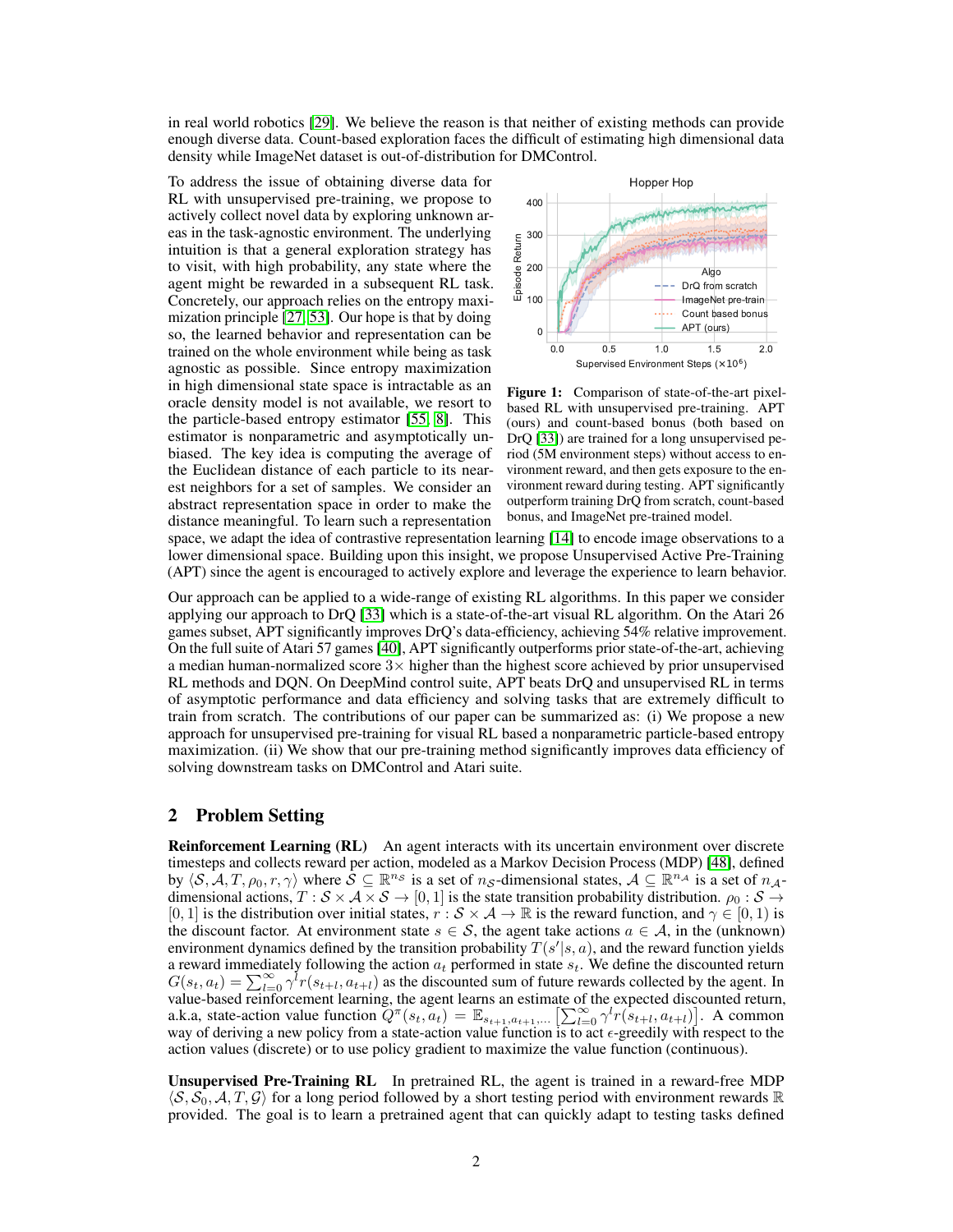by rewards to maximize the sum of expected future rewards in a zero-shot or few-shot manner. This is also known as the two phases learning in unsupervised pretraining RL [\[20\]](#page-11-3). The current state-of-the-art methods maximize the mutual information  $(I)$  between policy-conditioning variable  $(w)$  and the behavior induced by the policy in terms of state visitation  $(s)$ .

$$
\max I(s; w) = \max H(w) - H(w|s),
$$

where  $w$  is sampled from a fixed distribution in practice as in DIAYN [\[17\]](#page-11-4) and VISR [\[20\]](#page-11-3). The objective can then be simplified as  $\max -H(w|s)$ . Due to it being intractable to directly maximize this negative conditional entropy, prior work propose to maximize the variational lower bound of the negative conditional entropy instead [\[7\]](#page-10-7). The training then amounts to learning a posterior of task variable conditioning on states  $q(w|s)$ .

$$
-H(w|s) \geq \mathbb{E}_{s,w} [\log q(w|s)].
$$

Despite successful results in learning meaningful behaviors from reward-free interactions [e.g. [41,](#page-12-4) [18,](#page-11-5) [26,](#page-11-6) [17,](#page-11-4) [20\]](#page-11-3), these methods suffer from insufficient exploration because they contain no explicit exploration.

Another category considers the alternative direction of maximizing the mutual information [\[12\]](#page-10-8).

$$
\max I(s; w) = \max H(s) - H(s|w).
$$

This intractable quantity can be similarly lowered bound by a variational approximation [\[7\]](#page-10-7).

$$
I(s; w) \geq \mathbb{E}_{s,w} [q_{\theta}(s|w)] - \mathbb{E}_{s} [\log p(s)],
$$

where  $\mathbb{E}_s$  [log  $p(s)$ ] can then be approximated by a posterior of state given task variables  $\mathbb{E}_s$  [log  $p(s)$ ]  $\approx$   $\mathbb{E}_{s,w}$  [log  $q(s|w)$ ]. Despite their successes, this category of methods do not explore sufficiently since the agent receives larger rewards for visiting known states than discovering new ones as theoretically and empirically evidenced by Campos et al. [\[12\]](#page-10-8). In addition, they have only been shown to work from explicit state-representations and it remains unclear how to modify to learning from pixels.

In the next section, we introduce a new nonparametric unsupervised pre-training method for RL which addresses these issues and outperforms prior state-of-the-arts on challenging visual-domain RL benchmarks.

#### 3 Unsupervised Active Pre-Training for RL

We want to incentivize the agent with a reward  $r_t$  to maximize entropy in an abstract representation space. Prior work on maximizing entropy relies on estimating density of states which is challenging and non-trivial, instead, we take a two-step approach. First, we learn a mapping  $f_{\theta}: R^{n_{\mathcal{S}}} \to R^{n_{\mathcal{Z}}}$ that maps state space to an abstract representation space first. Then, we propose a particle-based nonparametric approach to maximize the entropy by deploying state-of-the-art RL algorithms.

We introduce how to maximize entropy via particle-based approximation in Section [3.1,](#page-2-0) and describe how to learn representation from states in Section [3.2](#page-3-0)

#### <span id="page-2-0"></span>3.1 Particle-Based Entropy Maximization

Our entropy maximization objective is built upon the nonparametric particle-based entropy estimator proposed by Singh et al. [\[55\]](#page-13-4) and Beirlant [\[8\]](#page-10-6) and has has been widely studied in statistics [\[28\]](#page-11-7). Its key idea is to measure the sparsity of the distribution by considering the distance between each sampled data point and its  $k$  nearest neighbors. Concretely, assuming we have number of  $n$  data points  $\{z_i\}_{i=1}^n$  from some unknown distribution, the particle-based approximation can be written as

$$
H_{\text{particle}}(z) = -\frac{1}{n} \sum_{i=1}^{n} \log \frac{k}{n v_i^k} + b(k) \propto \sum_{i=1}^{n} \log v_i^k,
$$
 (1)

where  $b(k)$  is a bias correction term that only depends on the hyperparameter k, and  $v_i^k$  is the volume of the hypersphere of radius  $||z_i - z_i^{(k)}||$  between  $z_i$  and its k-th nearest neighbor  $z_i^{(k)}$ .  $||\cdot||$  is the Euclidean distance.

<span id="page-2-2"></span><span id="page-2-1"></span>
$$
\mathbf{v}_i^k = \frac{\|z_i - z_i^{(k)}\|^n z \cdot \pi^{n_Z/2}}{\Gamma(n_Z/2 + 1)},\tag{2}
$$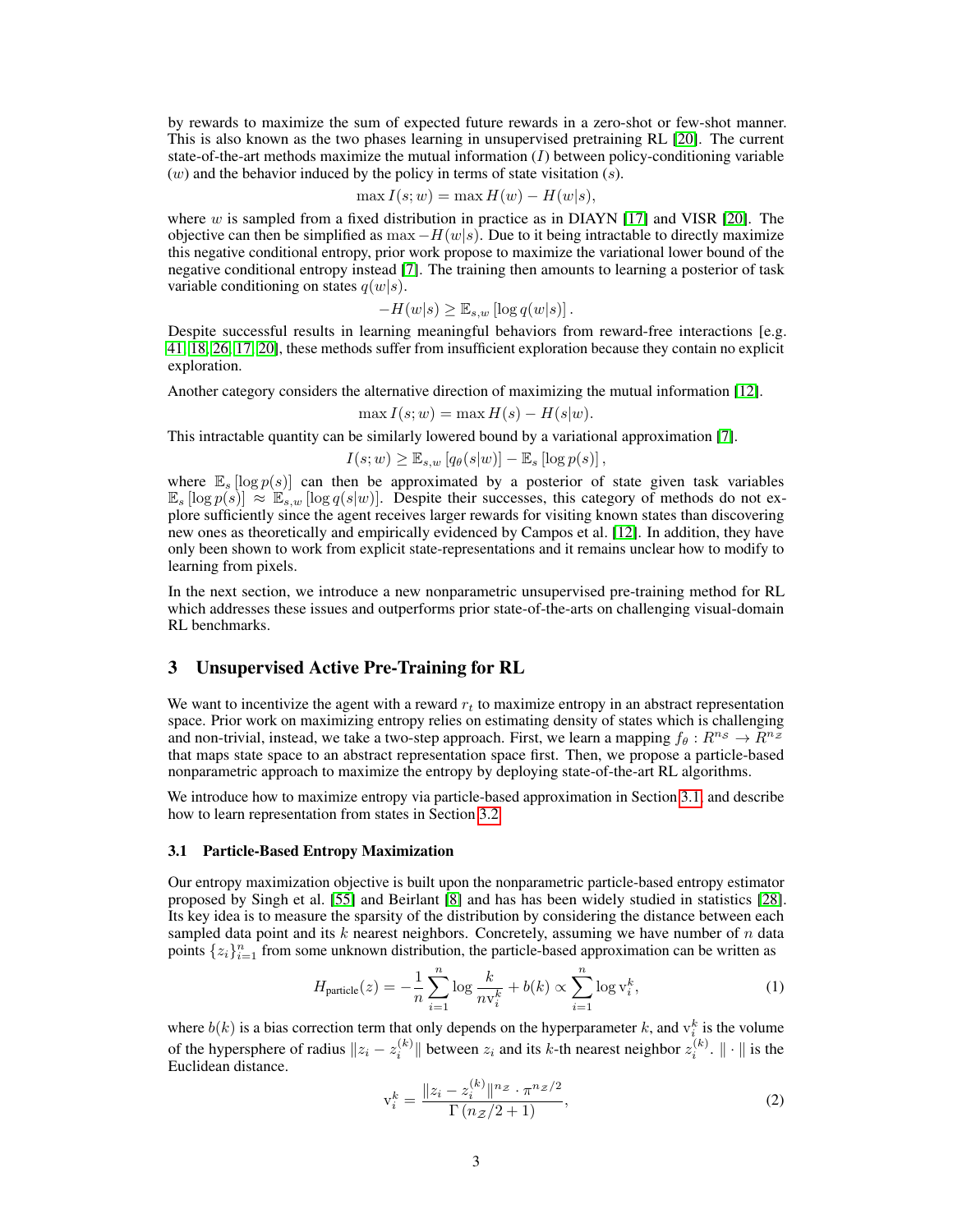<span id="page-3-3"></span>

Figure 2: Diagram of the proposed method APT. On the left shows the objective of APT, which is to maximize the expected reward and minimize the contrastive loss. The contrastive loss learns an abstract representation from observations induced by the policy. We propose a particle-based entropy maximization based reward function such that we can deploy state-of-the-art RL methods to maximize entropy in an abstraction space of the induced by the policy. On the right shows the idea of our particle-based entropy, which measures the distance between each data point and its k nearest neighbors.

where  $\Gamma$  is the gamma function. Intuitively,  $v_i^k$  reflects the sparsity around each particle and equation [\(1\)](#page-2-1) is proportional to the average of the volumes around each particle.

By substituting equation [\(2\)](#page-2-2) into equation [\(1\)](#page-2-1), we can simplify the particle-based entropy estimation as a sum of the log of the distance between each particle and its  $k$ -th nearest neighbor.

<span id="page-3-2"></span><span id="page-3-1"></span>
$$
H_{\text{particle}}(z) \propto \sum_{i=1}^{n} \log \|z_i - z_i^{(k)}\|^{n_Z}.
$$
 (3)

Rather than using equation [\(3\)](#page-3-1) as the entropy estimation, we find averaging the distance over all  $k$ nearest neighbors leads to a more robust and stable result, yielding our estimation of the entropy.

$$
H_{\text{particle}}(z) := \sum_{i=1}^{n} \log \left( c + \frac{1}{k} \sum_{z_i^{(j)} \in \mathcal{N}_k(z_i)} \|z_i - z_i^{(j)}\|^{n_{\mathcal{Z}}}\right),\tag{4}
$$

where  $N_k(\cdot)$  denotes the k nearest neighbors around a particle, c is a constant for numerical stability (fixed to 1 in all our experiments).

We can view the particle-based entropy in equation [\(4\)](#page-3-2) as an expected reward with the reward function being  $r(z_i) = \log\left(c + \frac{1}{k}\sum_{z_i^{(j)} \in N_k(z_i)} ||z_i - z_i^{(j)}||^{n_{\mathcal{Z}}}\right)$  for each particle  $z_i$ . This makes it possible to deploy RL algorithms to maximize entropy, concretely, for a batch of transitions  $\{(s, a, s')\}$  sampled from the replay buffer. We consider the representation of each s' as a particle in the representation space and the reward function for each transition is given by

<span id="page-3-4"></span>
$$
r(s, a, s') = \log \left( c + \frac{1}{k} \sum_{z^{(j)} \in N_k(z = f_\theta(s))} \| f_\theta(s) - z^{(j)} \|^n z \right)
$$
 (5)

In order to keep the rewards on a consistent scale, we normalize the intrinsic reward by dividing it by a running estimate of the mean of the intrinsic reward. See Figure [2](#page-3-3) for illustration of the formulation.

#### <span id="page-3-0"></span>3.2 Learning Contrastive Representations

Our aforementioned entropy maximization is modular of the representation learning method we choose to use, the representation learning part can be swapped out for different methods if necessary. However, for entropy maximization to work, the representation needs to contain a compressed representation of the state. Recent work, CURL [\[35\]](#page-12-5), ATC [\[56\]](#page-13-5) and SPR [\[52\]](#page-13-6), show contrastive learning (with data augmentation) helps learn meaningful representations in RL. We choose contrastive representation learning since it maximally distinguishes an observation  $s_{t_1}$  from alternative observations  $s_{t_2}$  according to certain distance metric in representation space, we hypothesize is helpful for learning meaningful representations for our nearest neighbors based entropy maximization. Our contrastive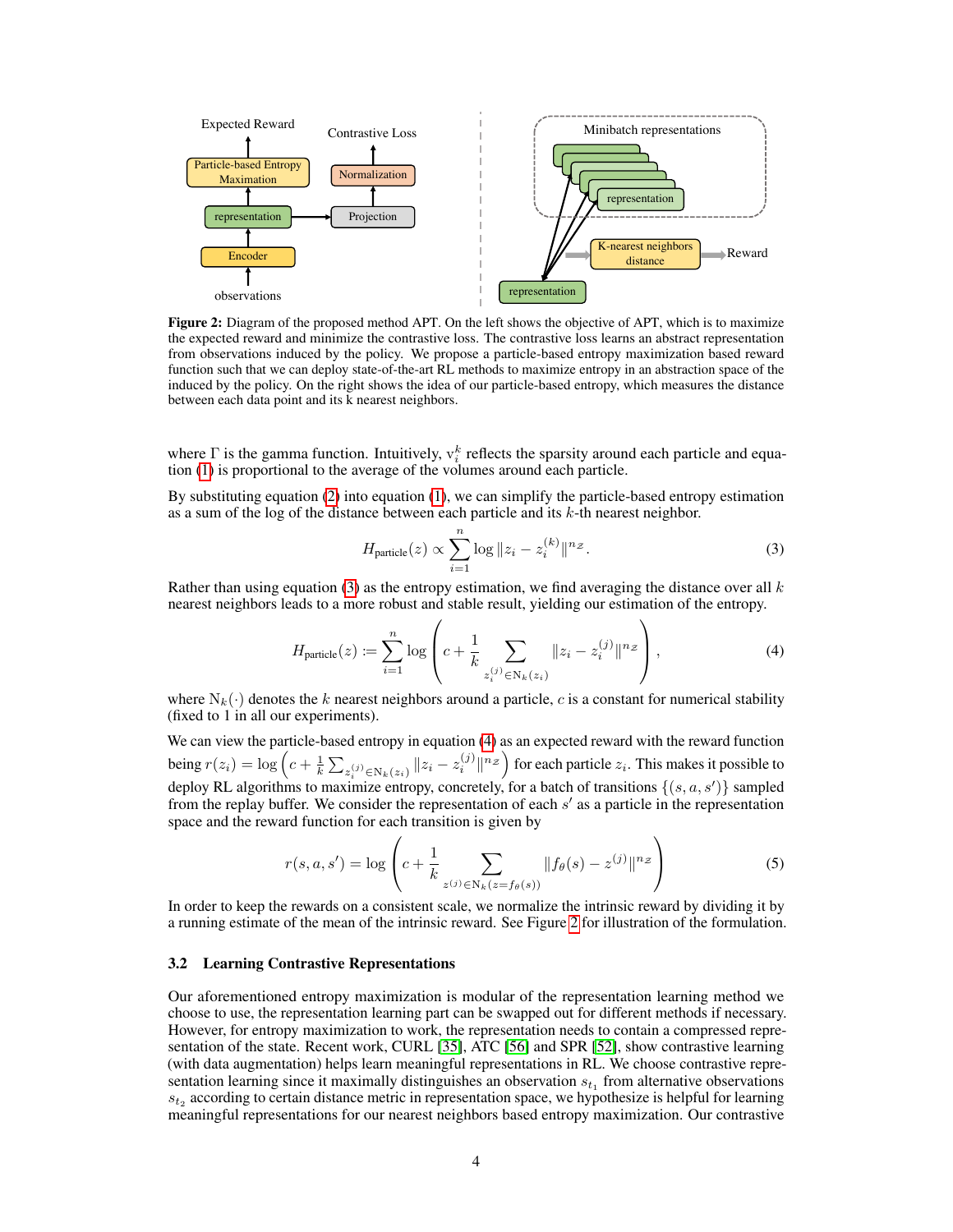learning is based on the contrastive loss from SimCLR [\[14\]](#page-10-2), chosen for its simplicity. We also use the same set of image augmentations as in DrQ [\[33\]](#page-12-2) consisting of small random shifts and color jitter. Concretely, we randomly sample a batch of states (images) from the replay buffer  $\{s_i\}_{i=1}^n$ . For each state  $s_i$ , we apply random data augmentation and obtain two randomly augmented views of the same state, denoted as key  $s_i^k = \arg(s_i)$  and query  $s_i^v = \arg(s_i)$ . The augmented observations are encoded into a small latent space using the encoder  $z = f_{\theta}(\cdot)$  followed by a deterministic projection  $h_{\phi}(\cdot)$  where a contrastive loss is applied. The goal of contrastive learning is to ensure that after the encoder and projection,  $s_i^k$  is relatively more close to  $s_i^v$  than any of the data points  $\{s_j^k, s_j^v\}_{j=1,j\neq i}^n$ .

$$
\min_{\theta,\phi} -\frac{1}{2n} \sum_{i=1}^n \left[ \log \frac{\exp(h_{\phi}(f_{\theta}(s_i^k))^T h_{\phi}(f_{\theta}(s_i^v)))}{\sum_{i=1}^n \mathbb{I}_{[j \neq i]} (\exp(h_{\phi}(f_{\theta}(s_i^k))^T h_{\phi}(f_{\theta}(s_j^k))) + \exp(h_{\phi}(f_{\theta}(s_i^k))^T h_{\phi}(f_{\theta}(s_j^v))))} \right].
$$

Following DrQ, the representation encoder  $f_{\theta}(\cdot)$  is implemented by the convolutional residual network followed by a fully-connected layer, a LayerNorm and a Tanh non-linearity. We decrease the output dimension of the fully-connected layer after the convnet from 50 to 15. We find it helps to use spectral normalization [\[39\]](#page-12-6) to normalize the weights and use ELU [\[15\]](#page-10-9) as the non-linearity in between convolutional layers.

Table [1](#page-4-0) positions our new approach with respect to existing ones. Figure [2](#page-3-3) shows the resulting model. Training proceeds as in other algorithms maximizing extrinsic reward: by learning neural encoder  $f$ and computing intrinsic reward  $r$  and then trying to maximize this intrinsic return by training the policy. Algorithm [1](#page-4-1) shows the pseudo-code of APT, we highlight the changes from DrQ to APT in color.

# Algorithm 1: Training APT

<span id="page-4-1"></span>

| Randomly Initialize f encoder                                                                         |                                  |
|-------------------------------------------------------------------------------------------------------|----------------------------------|
| Randomly Initialize $\pi$ and Q networks                                                              |                                  |
| for $e:=1,\infty$ do                                                                                  |                                  |
| for $t := 1, T$ do                                                                                    |                                  |
| Receive observation $s_t$ from environment                                                            |                                  |
| Take action $a_t \sim \pi(\cdot s_t)$ , receive observation $s_{t+1}$ and $\kappa_t$ from environment |                                  |
| $\mathcal{D} \leftarrow \mathcal{D} \cup (s_t, a_t, \kappa_t, s'_t)$                                  |                                  |
| $\{(s_i, a_i, \kappa_i, s'_i)\}_{i=1}^N \sim \mathcal{D}$                                             | // sample a mini batch           |
| Train neural encoder f on mini batch                                                                  | // representation learning       |
| for each $i = 1N$ do                                                                                  |                                  |
| $a'_i \sim \pi(\cdot s'_i)$                                                                           |                                  |
| $\hat{Q}_i = Q_{\theta'}(s'_i, a'_i)$                                                                 |                                  |
| Compute $r_{\text{APT}}$ with equation (5)                                                            | // particle-based entropy reward |
| $y_i \leftarrow r_{\text{APT}} + \gamma \hat{Q}_i$                                                    |                                  |
| end                                                                                                   |                                  |
| $loss_Q = \sum_i (Q(s_i, a_i) - y_i)^2$                                                               |                                  |
| Gradient descent step on $Q$ and $\pi$                                                                | standard actor-critic            |
| end                                                                                                   |                                  |
| end                                                                                                   |                                  |

<span id="page-4-0"></span>Table 1: Methods for pre-training RL in reward-free setting. Exploration: the method can explore efficiently. Visual: the method works well in visual RL. Off-policy: the method is compatible with off-policy RL optimization.  $\star$  means only in state-based RL. c(s) is count-based bonus.  $\psi(s, a)$ : successor feature,  $\phi(s)$ : state representation.

| Algorithm         | Objective                 | Visual | Exploration              | Off-policy | Pre-Trained model       |
|-------------------|---------------------------|--------|--------------------------|------------|-------------------------|
| MaxEnt $[22]$     | $\max H(s)$               |        | $\boldsymbol{J}^{\star}$ | Х          | $\pi(a s)$              |
| <b>CBB</b> [10]   | $\max \mathbb{E}_s[c(s)]$ |        |                          |            | $\pi(a s)$              |
| MEPOL [42]        | $\max H(s)$               |        | ✔                        | х          | $\pi(a s)$              |
| <b>VISR [20]</b>  | $\max-\mathrm{H}(z s)$    |        | Х                        | √          | $\psi(s,z), \phi(s)$    |
| <b>DIAYN</b> [17] | $\max -H(z s) + H(a z,s)$ |        | $\mathcal{N}^{\star}$    |            | $\pi(a s,z)$            |
| <b>DADS</b> [54]  | $\max H(s) - H(s z)$      |        | Х                        | ✓          | $\pi(a s,z), q(s' s,z)$ |
| EDL[12]           | $\max H(s) - H(s z)$      |        | .∕*                      |            | $\pi(a s,z)$            |
| <b>APT</b>        | $\max H(s)$               |        |                          |            | $\pi(a s), Q(s,a)$      |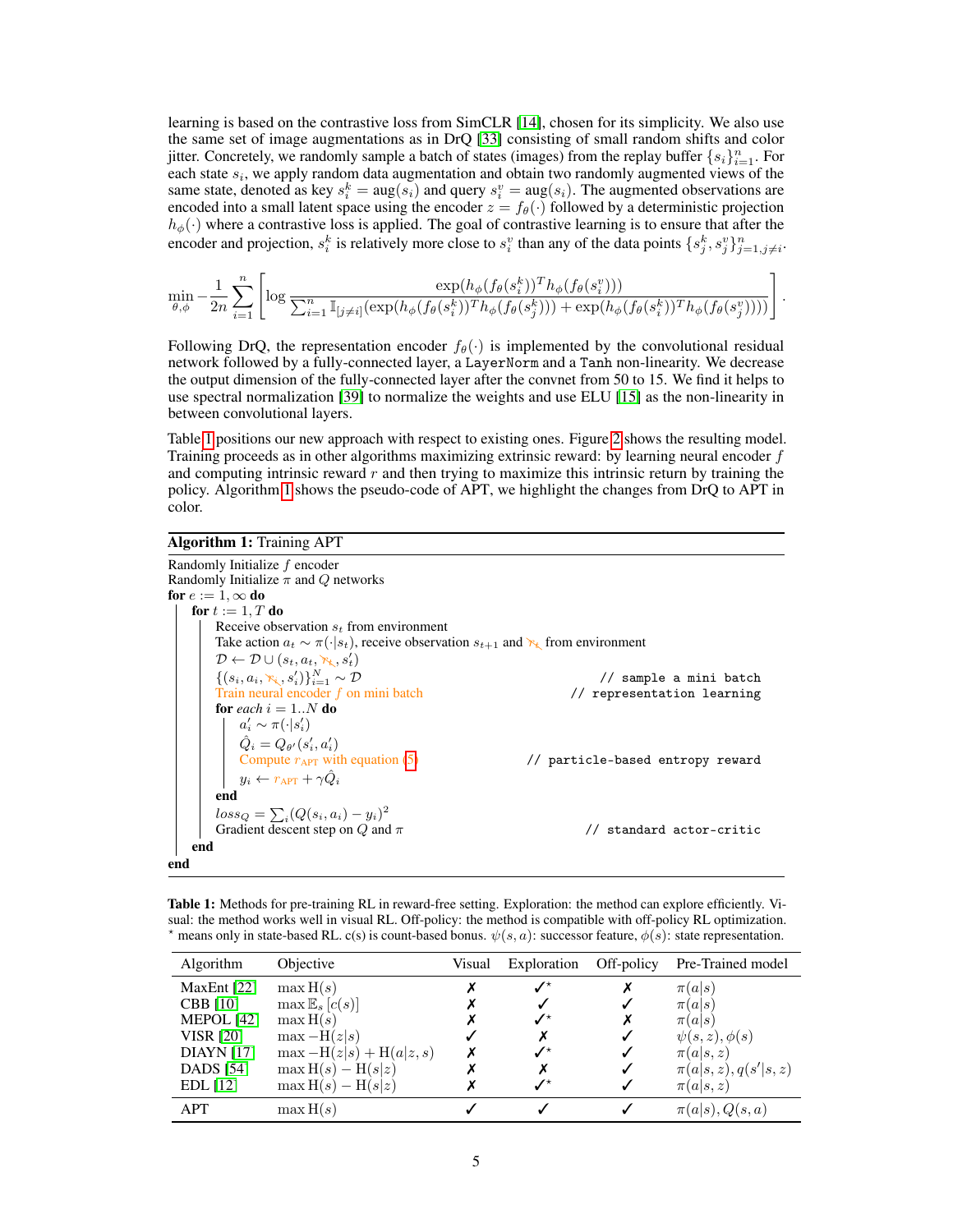# 4 Related Work

State Space Entropy Maximization. Maximizing entropy of policy has been widely studied in RL, from inverse RL [\[69\]](#page-14-0) to optimal control [\[59,](#page-13-8) [60,](#page-13-9) [49\]](#page-12-8) and actor-critic [\[19\]](#page-11-9). State space entropy maximization has been recently used as an exploration method by estimating density of states and maximizing entropy [\[22\]](#page-11-8). In Hazan et al. [\[22\]](#page-11-8) they present provably efficient exploration algorithms under certain conditions. VAE [\[32\]](#page-11-10) based entropy estimation has been deployed in lower dimensional observation space [\[36\]](#page-12-9). However, due to the difficulty of estimating density in high dimensional space such as Atari games, such parametric exploration methods struggle to work in more challenging visual domains. In contrast, our work turns to particle based entropy maximization in a contrastive representation space. Maximizing particle-based entropy has been shown to improved data efficiency in state-based RL as in MEPOL [\[42\]](#page-12-7). However, MEPOL's entropy estimation depends on importance sampling and the optimization based on on-policy RL algorithms, hindering further applications to challenging visual domains. MEPOL also assumes having access to the semantic information of the state, making it infeasible and not obvious how to modify it to work from pixels. In contrast, our method is compatible with deploying state-of-the-art off-policy RL and representation learning algorithms to maximize entropy. Nonparametric entropy maximization has been studied in goal conditioned RL [\[66\]](#page-13-10). Pitis et al. [\[47\]](#page-12-10) proposes maximizing entropy of achieved goals and demonstrates significantly improved success rates in long horizon goal conditioned tasks. The work by Badia et al. [\[6\]](#page-10-10) also considers k-nearest neighbor based count bonus to encourage exploration, yielding improved performance in Atari games. K-nearest neighbor based exploration is shown to improve exploration and data efficiency in model-based RL [\[57\]](#page-13-11). Concurrently, it has been shown to be an effective unsupervised pre-training objective for transferring learning in RL [\[13\]](#page-10-11), their large scale experiments further demonstrate the effectiveness of unsupervised pre-training.

Data Efficient RL. To improve upon the sample efficiency of deep RL methods, various methods have been proposed: Kaiser et al. [\[30\]](#page-11-11) introduce a model-based agent (SimPLe) and show that it compares favorably to standard RL algorithms when data is limited. Hessel et al. [\[25\]](#page-11-12), Kielak [\[31\]](#page-11-13), van Hasselt et al. [\[61\]](#page-13-12) show combining existing RL algorithms (Rainbow) can boost data efficiency. Data augmentation has also been shown to be effective for improving data efficiency in vision-based RL [\[34,](#page-12-11) [33\]](#page-12-2). Temporal contrastive learning combined with model-based learning has been shown to boost data efficiency [\[52\]](#page-13-6). Combining contrastive loss with RL has been shown to improve data efficiency in CPC [\[24\]](#page-11-14) despite only marginal gains. CURL [\[35\]](#page-12-5) show substantial data-efficiency gains while follow-up results from Kostrikov et al. [\[33\]](#page-12-2) suggest that most of the benefits come from its use of image augmentation. Contrastive loss has been shown to learn useful pretrained representations when training on expert demonstration [\[56\]](#page-13-5), however in our work the agent has to explore the world itself and exploit collect experience.

Unsupervised Pre-Training RL. A number of recent works have sought to improve reinforcement learning via the addition of an unsupervised pretraining stage, in which the agent improves its representations prior to beginning learning on the target task. One common approach has been to allow the agent a period of fully-unsupervised interaction with the environment during which the agent is trained to learn a set of skills associated with different paths through the environment, as in DIAYN [\[17\]](#page-11-4), Proto-RL [\[67\]](#page-13-13), MUSIC [\[68\]](#page-14-1), APS [\[37\]](#page-12-12), and VISR [\[20\]](#page-11-3). Others have proposed to use self-supervised objectives to generate intrinsic rewards encouraging agents to visit new states, e.g., Pathak et al. [\[46\]](#page-12-13) use the disagreement between an ensemble of latent-space dynamics models. However, our work is trained to maximize the entropy of the states induced by the policy. By visiting any state where the agent might be rewarded in a subsequent RL task, our work performs better or comparably well as other more complex and specialized state-of-the-art methods.

## 5 Results

We test APT in DeepMind Control Suite [DMControl; [58\]](#page-13-14) and the Atari suite [\[9\]](#page-10-12). During the the long period of pre-training with environment rewards removed, we use DrQ to maximize the entropy maximization reward defined in equation [\(5\)](#page-3-4). The pre-trained value function  $Q(s, a)$  is fine-tuned to maximize task specific reward after being exposing to environment rewards during testing period. For our DeepMind control suite and Atari games experiments, we largely follow DrQ, except we perform two gradient steps per environment step instead of one. Our ablation studies confirm that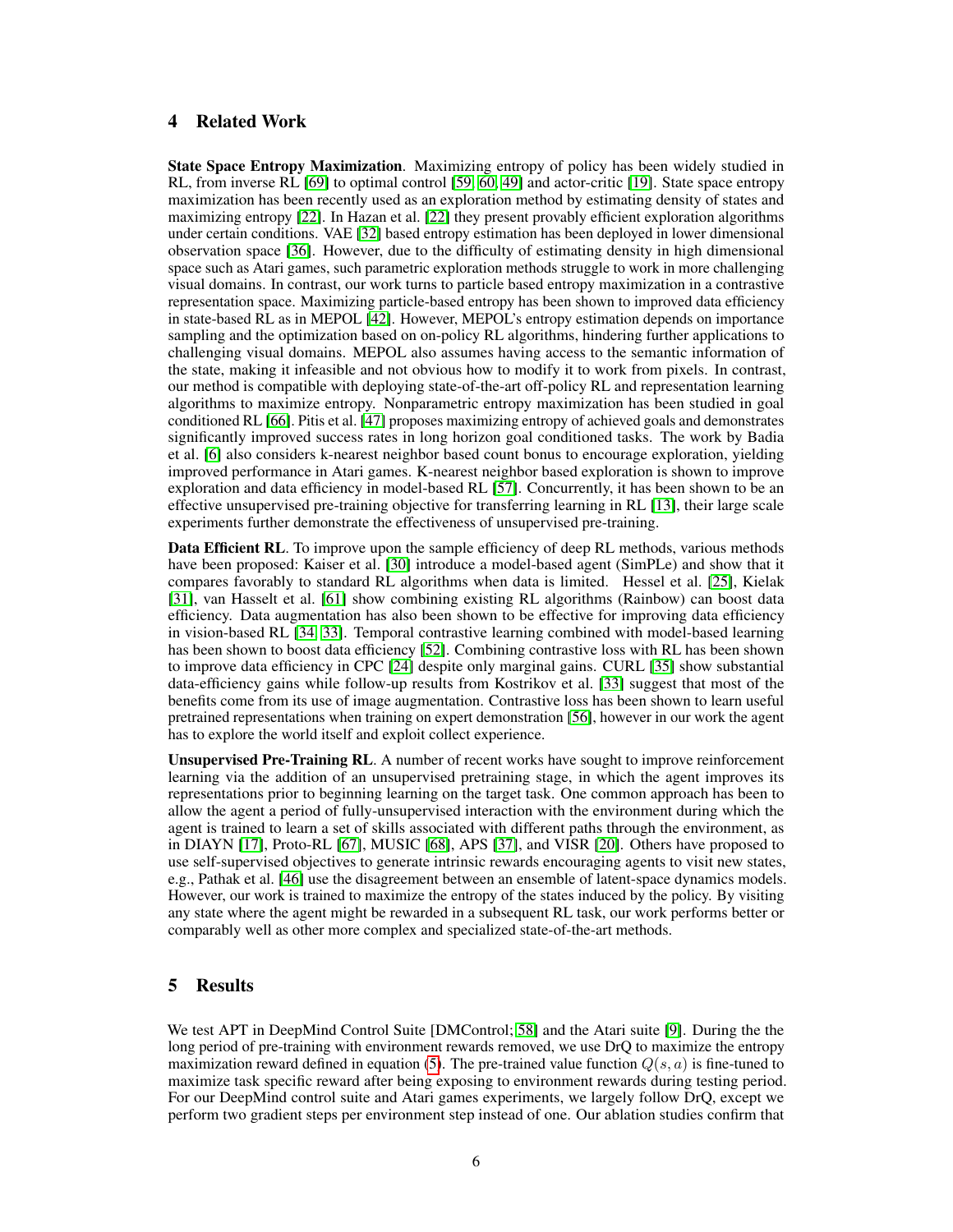these changes are not themselves responsible for our performance. Kornia [\[50\]](#page-13-15) is used for efficient GPU-based data augmentations. Our model is implemented in Numpy [\[21\]](#page-11-15) and PyTorch [\[45\]](#page-12-14).



<span id="page-6-0"></span>

Figure 3: Results of different methods in environments from DMControl. All curves are the average of three runs with different seeds, and the shaded areas are standard errors of the mean.

The agent is allowed a long unsupervised pre-training phase (5M steps), followed by a short test phase exposing to downstream reward, during which the pre-trained model is fine-tuned. We follow the evaluation setting of DrQ and test APT on a subset of DMControl suite, which includes training Walker, Cheetah, Hopper for various locomotion tasks. Models are pre-trained on Cheetah, Hopper, and Walker, and subsequently fine-tuned on respective downstream tasks. We additionally design more challenging sparse reward tasks where the robot is required to accomplish tasks guided only by sparse feedback signal. The reason we opted to design new sparse reward tasks is to have more diverse downstream tasks. As far as we know, there is only one Cartpole Swingup Sparse that is a CartPole based sparse reward task. Due to its 2D nature being quite limited, we eventually decided to design distinguishable downstream tasks based on a little bit more complex environment, e.g. Hopper Jump etc. The details of the tasks are included in the supplementary material.

The learning process of RL agents becomes highly inefficient in sparse supervision tasks when relying on standard exploration techniques. This issue can be alleviated by introducing intrinsic motivation,  $i.e.,$  denser reward signals that can be automatically computed, one approach that works well in high dimensional setting is count-based exploration [\[38,](#page-12-15) [44,](#page-12-16) [38\]](#page-12-15).

The results are presented in Figure [3,](#page-6-0) APT significantly outperforms SOTA training from scratch (DrQ from scratch) and SOTA exploration method (count-based bonus) on every task. With only a few number of environment interactions, APT quickly adapt to downstream tasks and achieves higher return much more quicker than prior state-of-the-art RL algorithms. Notably, on the sparse reward tasks that are extremely difficult for training from scratch, APT yields significantly higher data efficiency and asymptotic performance.

APT outperforms from scratch SOTA RL in Atari. We test APT on the sample-efficient Atari setting [\[30,](#page-11-11) [61\]](#page-13-12) which consists of the 26 easiest games in the Atari suite (as judged by above random performance for their algorithm).

We follow the evaluation setting in VISR, agents are allowed a long unsupervised training phase (250M steps) without access to rewards, followed by a short test phase with rewards. The test phase contains 100K environment steps – equivalent to 400k frames, or just under two hours – compared to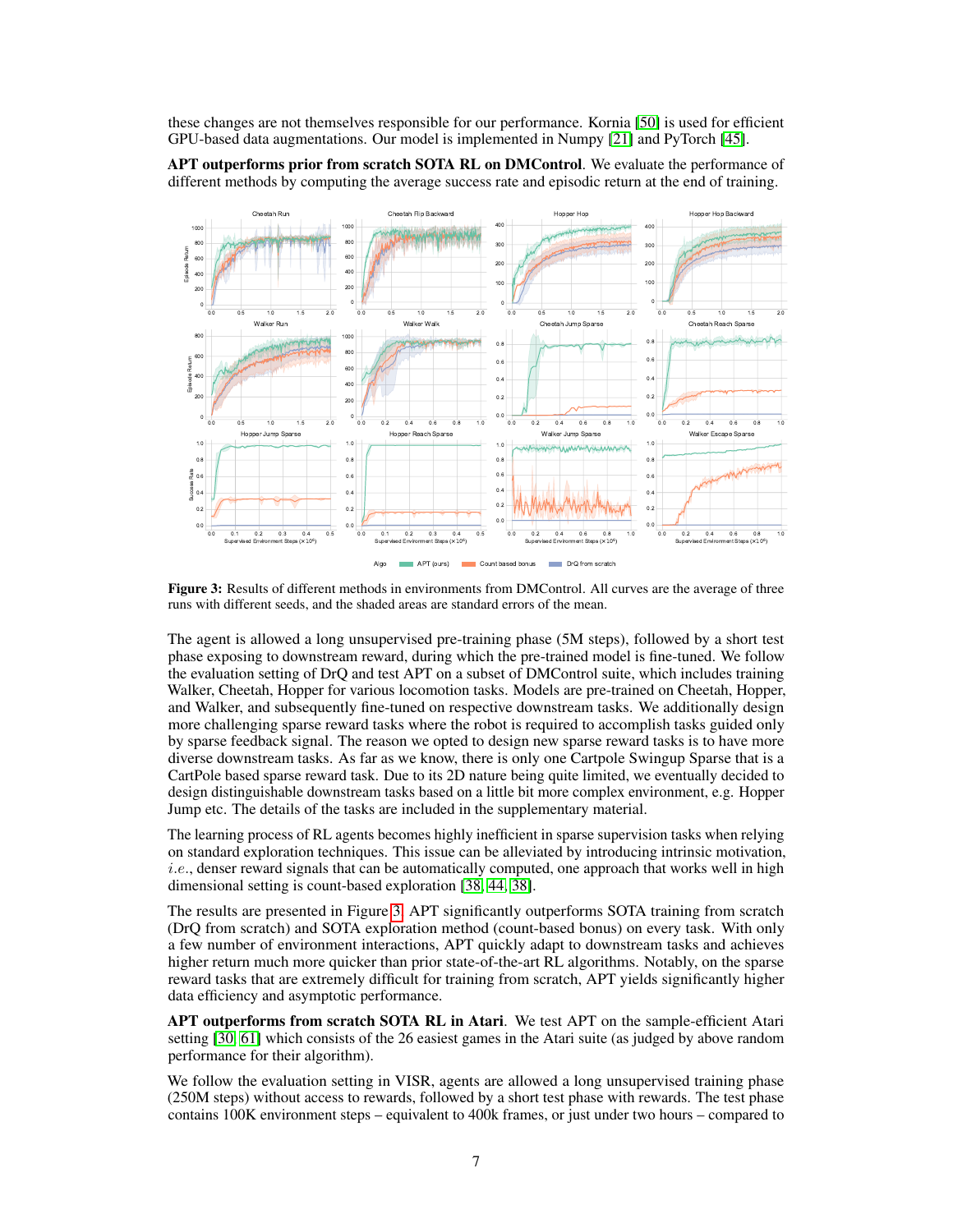the typical standard of 500M environment steps, or roughly 39 days of experience. We normalize the episodic return with respect to expert human scores to account for different scales of scores in each game, as done in previous works. The human-normalized scores (HNS) of an agent on a game is calculated as  $\frac{\text{agent score} - \text{random score}}{\text{human score} - \text{random score}}$  and aggregated across games by mean or median.

A full list of scores and aggregate metrics on the Atari 26 subset is presented in Table [2.](#page-7-0) The results on the full 57 Atari games suite is presented in supplementary material. For consistency with previous works, we report human and random scores from [\[25\]](#page-11-12). In the data-limited setting, APT achieves super-human performance on eight games and achieves scores higher than previous state-of-the-arts. In the full suite setting, APT achieves super-human performance on 15 games, compared to a maximum of 12 for any previous methods and achieves scores significantly higher than any previous methods.

<span id="page-7-0"></span>Table 2: Performance of different methods on the 26 Atari games considered by [\[30\]](#page-11-11) after 100K environment steps. The results are recorded at the end of training and averaged over 10 random seeds for APT. APT outperforms prior methods on all aggregate metrics, and exceeds expert human performance on 7 out of 26 games while using a similar amount of experience. Prior work has reported different numbers for some of the baselines, particularly SimPLe and DQN. To be rigorous, we pick the best number for each game across the tables reported in van Hasselt et al. [\[61\]](#page-13-12) and Kielak [\[31\]](#page-11-13).

| Game              | Random         | Human   | Simpler        | <b>DER</b>     | <b>CURL</b>    | <b>DrQ</b>     | SPR            | <b>VISR</b>    | $\overline{APT(ours)}$ |
|-------------------|----------------|---------|----------------|----------------|----------------|----------------|----------------|----------------|------------------------|
| Alien             | 227.8          | 7127.7  | 616.9          | 739.9          | 558.2          | 771.2          | 801.5          | 364.4          | 2614.8                 |
| Amidar            | 5.8            | 1719.5  | 88.0           | 188.6          | 142.1          | 102.8          | 176.3          | 186.0          | 211.5                  |
| Assault           | 222.4          | 742.0   | 527.2          | 431.2          | 600.6          | 452.4          | 571.0          | 12091.1        | 891.5                  |
| Asterix           | 210.0          | 8503.3  | 1128.3         | 470.8          | 734.5          | 603.5          | 977.8          | 6216.7         | 185.5                  |
| <b>Bank Heist</b> | 14.2           | 753.1   | 34.2           | 51.0           | 131.6          | 168.9          | 380.9          | 71.3           | 416.7                  |
| <b>BattleZone</b> | 2360.0         | 37187.5 | 5184.4         | 10124.6        | 14870.0        | 12954.0        | 16651.0        | 7072.7         | 7065.1                 |
| Boxing            | 0.1            | 12.1    | 9.1            | 0.2            | 1.2            | 6.0            | 35.8           | 13.4           | 21.3                   |
| <b>Breakout</b>   | 1.7            | 30.5    | 16.4           | 1.9            | 4.9            | 16.1           | 17.1           | 17.9           | 10.9                   |
| ChopperCommand    | 811.0          | 7387.8  | 1246.9         | 861.8          | 1058.5         | 780.3          | 974.8          | 800.8          | 317.0                  |
| Crazy Climber     | 10780.5        | 23829.4 | 62583.6        | 16185.2        | 12146.5        | 20516.5        | 42923.6        | 49373.9        | 44128.0                |
| Demon Attack      | 107805         | 35829.4 | 62583.6        | 16185.3        | 12146.5        | 20516.5        | 42923.6        | 8994.9         | 5071.8                 |
| Freeway           | 0.0            | 29.6    | 20.3           | 27.9           | 26.7           | 9.8            | 24.4           | $-12.1$        | 29.9                   |
| Frostbite         | 65.2           | 4334.7  | 254.7          | 866.8          | 1181.3         | 331.1          | 1821.5         | 230.9          | 1796.1                 |
| Gopher            | 257.6          | 2412.5  | 771.0          | 349.5          | 669.3          | 636.3          | 715.2          | 498.6          | 2590.4                 |
| Hero              | 1027.0         | 30826.4 | 2656.6         | 6857.0         | 6279.3         | 3736.3         | 7019.2         | 663.5          | 6789.1                 |
| Jamesbond         | 29.0           | 302.8   | 125.3          | 301.6          | 471.0          | 236.0          | 365.4          | 484.4          | 356.1                  |
| Kangaroo          | 52.0           | 3035.0  | 323.1          | 779.3          | 872.5          | 940.6          | 3276.4         | 1761.9         | 412.0                  |
| Krull             | 1598.0         | 2665.5  | 4539.9         | 2851.5         | 4229.6         | 4018.1         | 2688.9         | 3142.5         | 2312.0                 |
| Kung Fu Master    | 258.5          | 22736.3 | 17257.2        | 14346.1        | 14307.8        | 9111.0         | 13192.7        | 16754.9        | 17357.0                |
| Ms Pacman         | 307.3          | 6951.6  | 1480.0         | 1204.1         | 1465.5         | 960.5          | 1313.2         | 558.5          | 2827.1                 |
| Pong              | $-20.7$        | 14.6    | 12.8           | $-19.3$        | $-16.5$        | $-8.5$         | $-5.9$         | $-26.2$        | $-8.0$                 |
| Private Eye       | 24.9           | 69571.3 | 58.3           | 97.8           | 218.4          | $-13.6$        | 124.0          | 98.3           | 96.1                   |
| Obert             | 163.9          | 13455.0 | 1288.8         | 1152.9         | 1042.4         | 854.4          | 669.1          | 666.3          | 17671.2                |
| Road Runner       | 11.5           | 7845.0  | 5640.6         | 9600.0         | 5661.0         | 8895.1         | 14220.5        | 6146.7         | 4782.1                 |
| Seaguest          | 68.4           | 42054.7 | 683.3          | 354.1          | 384.5          | 301.2          | 583.1          | 706.6          | 2116.7                 |
| Up N Down         | 533.4          | 11693.2 | 3350.3         | 2877.4         | 2955.2         | 3180.8         | 28138.5        | 10037.6        | 8289.4                 |
| <b>Mean HNS</b>   | 0.000          | 1.000   | 44.3           | 28.5           | 38.1           | 35.7           | 70.4           | 64.31          | 69.55                  |
| Median HNS        | 0.000          | 1.000   | 14.4           | 16.1           | 17.5           | 26.8           | 41.5           | 12.36          | 47.50                  |
| # Superhuman      | $\overline{0}$ | N/A     | $\overline{2}$ | $\overline{2}$ | $\overline{2}$ | $\overline{2}$ | $\overline{7}$ | $\overline{6}$ | 7                      |

Unsupervised pre-training on top of DrQ leads a significant increase in performance(a 54% increase in median score, a 73% increase in mean score, and 5 more games with human-level performance), surpassing DQN which trained on hundreds of millions of sampling steps.

Compared with SPR [\[52\]](#page-13-6) which is a recent state-of-the-art model-based data-efficient algorithm, APT achieves comparable mean and median scores. The SPR is based on Rainbow which combines more advances than DrQ which is significantly simpler. While the representation of SPR is also learned by contrastive learning, it trains a model-based dynamic to predict its own latent state representations multiple steps into the future. This temporal representation learning, as illustrated in the SPR paper, contributes to its impressive results compared with standard contrastive representation learning. We believe that it is possible to combine temporal contrastive representation learning of SPR with the effective nonparametric entropy maximization of APT, which is an interesting future direction.

APT outperforms prior unsupervised RL. Despite there being many different proposed unsupervised RL methods, their successes are only demonstrated in simple state based environments. Prior works train the agent for a period of fully-unsupervised interaction with the environment, during which the agent is trained to learn a set of skills associated with different paths through the environ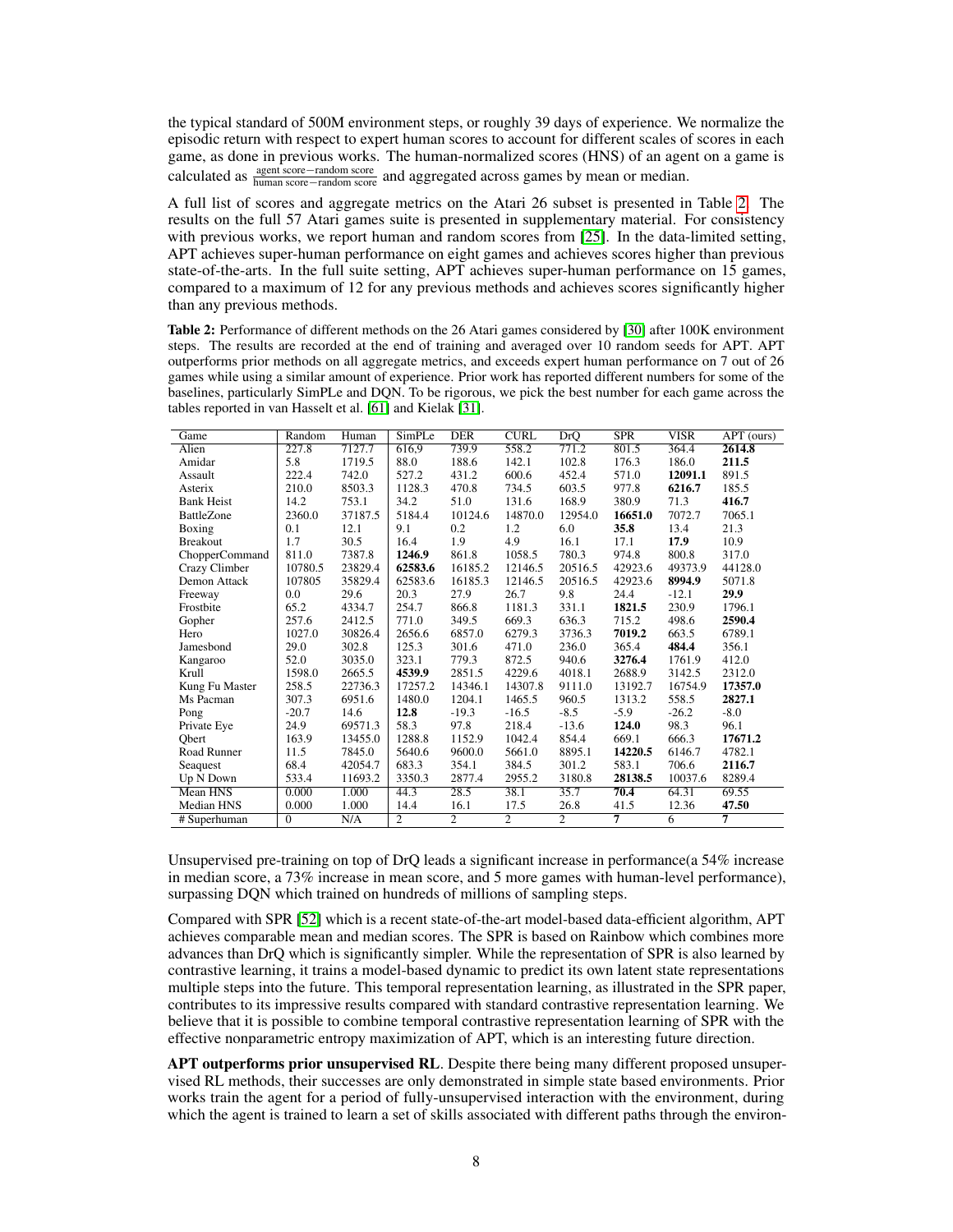ment, as in DIAYN [\[17\]](#page-11-4) and VIC [\[18\]](#page-11-5), or to maximize the diversity of the states it encounters, as in MEPOL [\[42\]](#page-12-7) and Hazan et al. [\[22\]](#page-11-8). Until recently, VISR [\[20\]](#page-11-3) achieves improved results in Atari games using pixels as input based using a successor feature based approach. In order to compare with prior unsupervised RL methods, we choose DIAYN due to it being based on mutual information maximization and its reported high performance in state-based RL, and MEPOL due to it being based on entropy maximization. We implement them to take pixels as input in Atari games. Our implementation was checked against publicly available code and we made a best effort attempt to tune the algorithms in Atari games. We test two variants of DIAYN and MEPOL, using or not using contrastive representation learning as in APT. In order to ensure a fair comparison, we test a variant of APT without contrastive representation learning.

The aggregated results are presented in Table [3,](#page-8-0) APT significantly outperforms prior state-based unsupervised RL algorithms DIAYN and MEPOL. Both baselines benefit from contrastive representation learning, but their scores are still significantly lower than APT's score, confirming that the effectiveness of the off-policy entropy maximization in APT. Compared with the state-of-the-art method in Atari VISR, APT achieves significantly higher median score despite having a lower mean score. From the scores breakdown presented in supplementary file, APT performs significantly better than VISR in hard exploration games, while VISR achieves higher scores in dense reward games. We attribute this to that maximizing state entropy leads to more exploratory behavior while successor features enables quicker adaptation for dense reward feedback. It is possible to combine VISR and APT to have the best of both worlds, which we leave as a future work.

<span id="page-8-0"></span>Table 3: Evaluation in Atari games. The amount of RL interaction utilized is 100K.  $Mdn$  is the median of human-normalized scores,  $M$  is the mean and  $>$  H is the number of games with human-level performance. CL denotes training representation encoder using contrastive learning and data augmentation. On each subset, we mark as bold the highest score.

|               | 26 Game Subset |             |                | Full 57 Games |             |       |  |
|---------------|----------------|-------------|----------------|---------------|-------------|-------|--|
| Algorithm     | Mdn            | M           |                | $>$ H Mdn     | M           | $>$ H |  |
| <b>CBB</b>    | 1.23           | 21.94       | 3              |               |             |       |  |
| MEPOL.        | 0.34           | 17.94       | $\overline{2}$ |               |             |       |  |
| DIAYN         | 1.34           | 25.39       | $\overline{2}$ | 2.95          | 23.90       |       |  |
| $CBB$ w/ $CL$ | 1.78           | 17.34       | $\overline{2}$ |               |             |       |  |
| MEPOL w/CL    | 1.05           | 21.78       | 3              |               |             |       |  |
| DIAYN w/CL    | 1.76           | 28.44       | 2              | 3.28          | 25.14       | 6     |  |
| <b>VISR</b>   |                | 9.50 128.07 | 7              |               | 6.81 102.31 | 11    |  |
| APT w/o CL    |                | 21.23 28.12 | 3              | 28.65         | 41.12       | 9     |  |
| <b>APT</b>    | 47.50          | 69.55       | 7              | 33.41         | 47.73       | 12    |  |

Ablation study. We conduct several ablation studies to measure the contribution of each component in our method. We test two variants of APT that use the same number of gradient steps per environment step and use the same activation function as in DrQ. Another variant of APT is based on randomly selected neighbors to compute particle-based entropy.

We also test a variant of APT that use a fixed randomly initialized encoder to study the impact of representation learning. Table [4](#page-8-1) shows the performance of each variant of APT. Increasing gradient steps of updating value function from 1 to 2 and using ELU activation function yield higher scores. Using k-nearest neighbors is crucial to high scores, we believe the reason is randomly selected neighbors do not provide necessary incentive to explore. Using randomly initialized convolutional encoder downgrades performance significantly but still achieve higher score than DrQ, indicating our particlebased entropy maximization is robust and powerful.

<span id="page-8-1"></span>Table 4: Scores on the 26 Atari games under consideration for variants of APT. Scores are averaged over 3 random seeds. All variants listed here use data augmentation.

| Variant                                                                                     | Human-Normalized Score<br>median | mean                             |
|---------------------------------------------------------------------------------------------|----------------------------------|----------------------------------|
| <b>APT</b>                                                                                  | 47.50                            | 69.55                            |
| APT w/o optim change<br>APT w/o arch change<br>APT w/ rand neighbor<br>APT w/ fixed encoder | 41.50<br>45.71<br>20.80<br>33.24 | 60.10<br>67.82<br>24.97<br>41.08 |

Contrastive learning representation has been shown to have the "uniformity on the hypersphere" property [\[65\]](#page-13-16), this leads to the question that whether maximum entropy exploration in state space is important. To study this question, we have a variant of APT "Pos Reward APT" which receives a simple positive do not die signal but no particle-based entropy reward. We ran the experiments on MsPacman, we reduced the pretraining phase to 5M steps to reduce computation cost. The evaluation metrics are the number of ram states visited using [\[2\]](#page-9-1) and the downstream zero shot performance on Atari game. APT visits nearly 27 times more unique ram states than "Pos Reward APT", showing that the entropy intrinsic reward is indispensable for exploration. In downstream task evaluation over 3 random seeds, "Pos Reward APT@0" achieves reward 363.7, "APT@0" achieves reward 687.1, showing that the "do not die" signal is insufficient for exploration or learning pretrained behaviors and representations.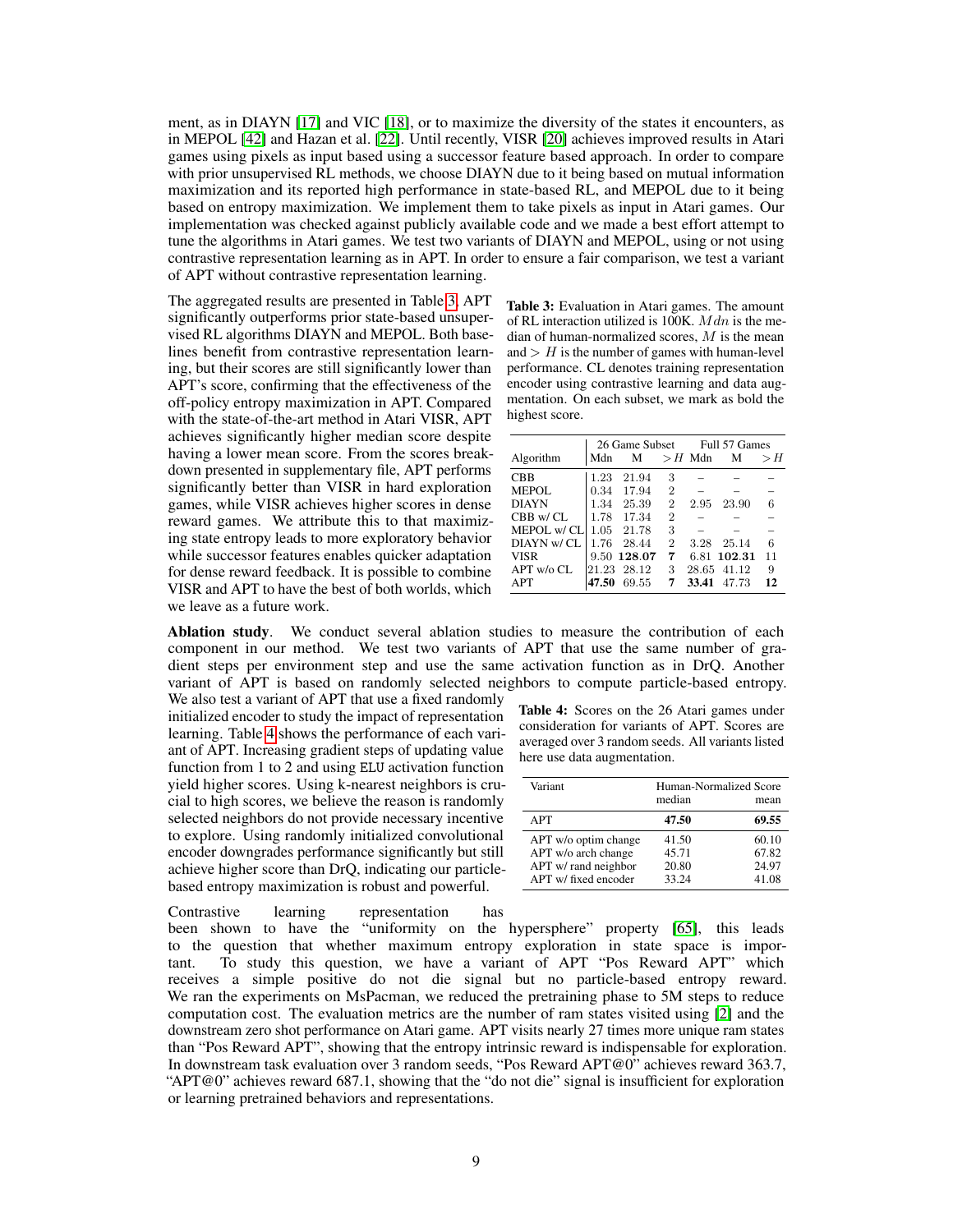of APT that re-initialize the head of pretrained actor-critic. We have run experiments in five different Atari games, as shown in Table [5,](#page-9-2) pretrained heads

We consider a variant Table 5: Scores on 5 Atari games under consideration for different variants of fine-tuning. Scores are averaged over 3 random seeds.

<span id="page-9-2"></span>

| APT (pretrained head)<br>2614.8<br>29.9<br>17671.2<br>APT (random head) | Mean Reward $(3 \text{ seeds})$   Alien<br>Freeway | Obert                 | Private Eye MsPacman |
|-------------------------------------------------------------------------|----------------------------------------------------|-----------------------|----------------------|
|                                                                         | 1755.0<br>15.2                                     | 96.1<br>2138.3<br>613 | 2827.1<br>1724.9     |

perform better than randomly initialized heads in 4 out of 5 games. The experiments demonstrate that finetuning from a pretrained actor-critic head accelerates learning. However, we believe that which one of the two is better depends on the alignment between downstream reward and intrinsic reward. It would be interesting to study how to better leverage downstream reward to finetune the pretrained model.

# 6 Discussion

Limitation: The fine-tuning strategy employed here (when combined with a value function) works best when the intrinsic and extrinsic rewards being of a similar scale. We believe the discrepancy between intrinsic reward scale and downstream reward scale possibly explain the suboptimal performance of APT in dense reward games. This is an interesting future direction to further improve APT, we hypothesize that reinitializing behaviors part (actor-critic heads) might be useful if the downstream reward scale is very different from pretraining reward scale. One of the principled ways could be adaptive normalization [\[62\]](#page-13-17), it is an interesting future direction. One challenge of our method is the non-stationarity of the intrinsic reward, being non additive reward poses an interesting challenge for reinforcement learning methods. While our method outperforms training from scratch and prior works, we believe designing better optimization RL methods for maximizing our intrinsic reward can lead to more significant improvement.

Conclusion: A new unsupervised pre-training method for RL is introduced to address reward-free pre-training for visual RL, allowing the same task-agnostic pre-trained model to successfully tackle a broad set of RL tasks. Our major contribution is introducing a practical intrinsic reward derived from particle-based entropy maximization in abstract representation space. Empirical study on DMControl suite and Atari games show our method dramatically improves performance on tasks that are extremely difficult for training from scratch. Our method achieves the results of fully supervised canonical RL algorithms using a small fraction of total samples and outperforms data-efficient supervised RL methods.

For future work, there are a few ways in which our method can be improved. The long pre-training phase in our work is computationally intensive, since the exhaustive search and exploration is of high sample complexity. One way to remedy this is by combining our method with successful model-based RL and search approaches to reduce sample complexity. Furthermore, fine-tuning the whole pretrained model can make it prone to catastrophic forgetting. As such, it is worth studying alternative methods to leverage the pre-trained models such as keeping the pretrained model unchanged and combine it with a randomly initialized model.

## 7 Acknowledgment

This research was supported by DARPA Data-Driven Discovery of Models (D3M) program. We would like to thank Misha Laskin, Olivia Watkins, Qiyang Li, Lerrel Pinto, Kimin Lee and other members at RLL and BAIR for insightful discussion and giving constructive comments. We would also like to thank anonymous reviewers for their helpful feedback for previous versions of our work.

## References

- <span id="page-9-0"></span>[1] I. Akkaya, M. Andrychowicz, M. Chociej, M. Litwin, B. McGrew, A. Petron, A. Paino, M. Plappert, G. Powell, R. Ribas, et al. Solving rubik's cube with a robot hand. *arXiv preprint arXiv:1910.07113*, 2019.
- <span id="page-9-1"></span>[2] A. Anand, E. Racah, S. Ozair, Y. Bengio, M. Côté, and R. D. Hjelm. Unsupervised state representation learning in atari. In *Advances in Neural Information Processing Systems 32:*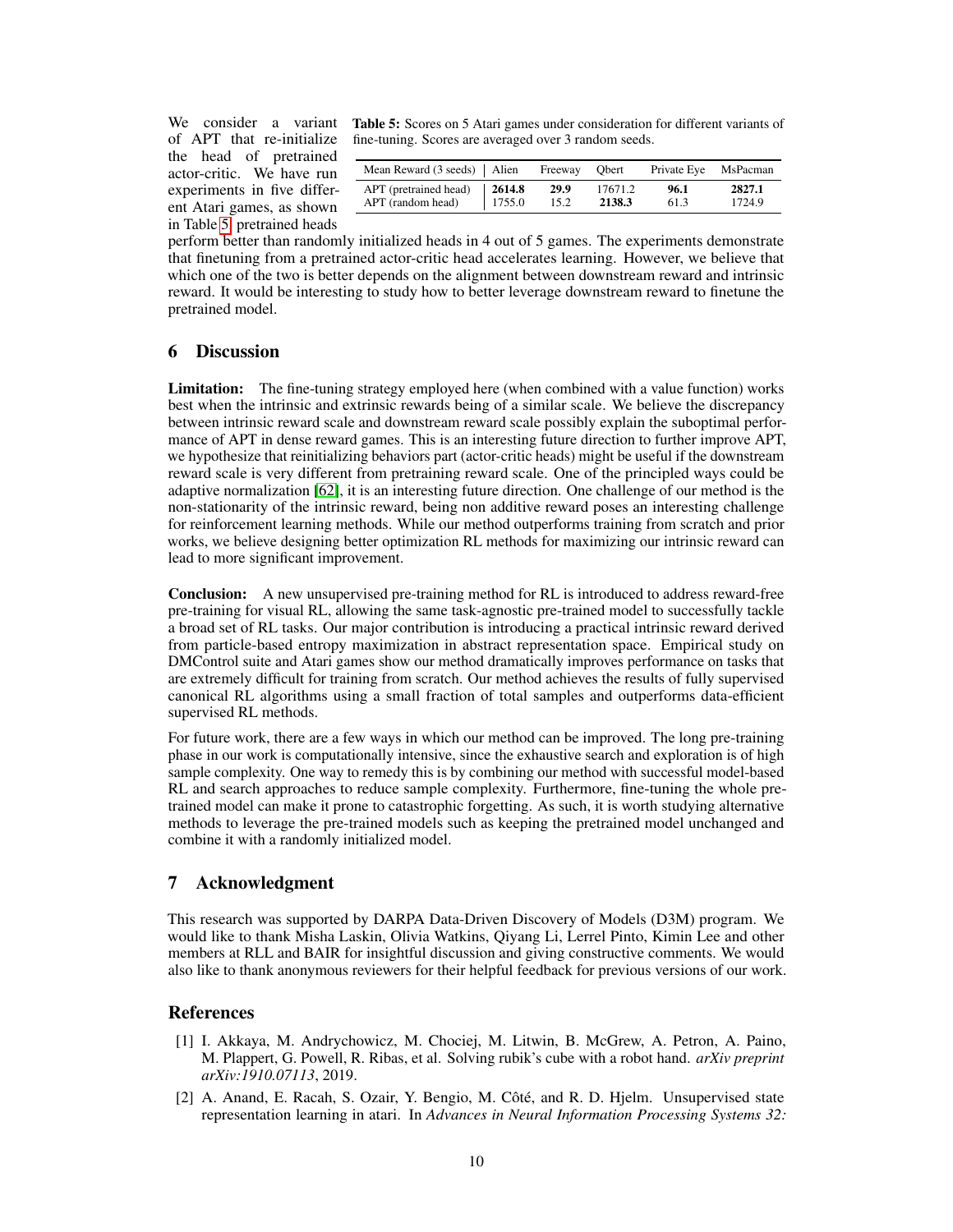*Annual Conference on Neural Information Processing Systems 2019, NeurIPS 2019, December 8-14, 2019, Vancouver, BC, Canada*, pages 8766–8779, 2019.

- <span id="page-10-1"></span>[3] M. Andrychowicz, D. Crow, A. Ray, J. Schneider, R. Fong, P. Welinder, B. McGrew, J. Tobin, P. Abbeel, and W. Zaremba. Hindsight experience replay. In *Advances in Neural Information Processing Systems 30: Annual Conference on Neural Information Processing Systems 2017, December 4-9, 2017, Long Beach, CA, USA*, pages 5048–5058, 2017.
- [4] J. L. Ba, J. R. Kiros, and G. E. Hinton. Layer normalization. *arXiv preprint arXiv:1607.06450*, 2016.
- <span id="page-10-0"></span>[5] A. P. Badia, B. Piot, S. Kapturowski, P. Sprechmann, A. Vitvitskyi, Z. D. Guo, and C. Blundell. Agent57: Outperforming the atari human benchmark. In *Proceedings of the 37th International Conference on Machine Learning, ICML 2020, 13-18 July 2020, Virtual Event*, volume 119 of *Proceedings of Machine Learning Research*, pages 507–517. PMLR, 2020.
- <span id="page-10-10"></span>[6] A. P. Badia, P. Sprechmann, A. Vitvitskyi, D. Guo, B. Piot, S. Kapturowski, O. Tieleman, M. Arjovsky, A. Pritzel, A. Bolt, and C. Blundell. Never give up: Learning directed exploration strategies. In *8th International Conference on Learning Representations, ICLR 2020, Addis Ababa, Ethiopia, April 26-30, 2020*. OpenReview.net, 2020.
- <span id="page-10-7"></span>[7] D. Barber and F. V. Agakov. The im algorithm: A variational approach to information maximization. In *Advances in neural information processing systems*, 2003.
- <span id="page-10-6"></span>[8] J. Beirlant. Nonparametric entropy estimation: An overview. *International Journal of the Mathematical Statistics Sciences*, 6:17–39, 1997.
- <span id="page-10-12"></span>[9] M. G. Bellemare, Y. Naddaf, J. Veness, and M. Bowling. The arcade learning environment: An evaluation platform for general agents. *Journal of Artificial Intelligence Research*, 47:253–279, 2013.
- <span id="page-10-5"></span>[10] M. G. Bellemare, S. Srinivasan, G. Ostrovski, T. Schaul, D. Saxton, and R. Munos. Unifying count-based exploration and intrinsic motivation. In *Advances in Neural Information Processing Systems 29: Annual Conference on Neural Information Processing Systems 2016, December 5-10, 2016, Barcelona, Spain*, pages 1471–1479, 2016.
- <span id="page-10-4"></span>[11] T. B. Brown, B. Mann, N. Ryder, M. Subbiah, J. Kaplan, P. Dhariwal, A. Neelakantan, P. Shyam, G. Sastry, A. Askell, S. Agarwal, A. Herbert-Voss, G. Krueger, T. Henighan, R. Child, A. Ramesh, D. M. Ziegler, J. Wu, C. Winter, C. Hesse, M. Chen, E. Sigler, M. Litwin, S. Gray, B. Chess, J. Clark, C. Berner, S. McCandlish, A. Radford, I. Sutskever, and D. Amodei. Language models are few-shot learners. In *Advances in Neural Information Processing Systems 33: Annual Conference on Neural Information Processing Systems 2020, NeurIPS 2020, December 6-12, 2020, virtual*, 2020.
- <span id="page-10-8"></span>[12] V. Campos, A. Trott, C. Xiong, R. Socher, X. Giró-i-Nieto, and J. Torres. Explore, discover and learn: Unsupervised discovery of state-covering skills. In *Proceedings of the 37th International Conference on Machine Learning, ICML 2020, 13-18 July 2020, Virtual Event*, volume 119 of *Proceedings of Machine Learning Research*, pages 1317–1327. PMLR, 2020.
- <span id="page-10-11"></span>[13] V. Campos, P. Sprechmann, S. S. Hansen, A. Barreto, C. Blundell, A. Vitvitskyi, S. Kapturowski, and A. P. Badia. Coverage as a principle for discovering transferable behavior in reinforcement learning, 2021.
- <span id="page-10-2"></span>[14] T. Chen, S. Kornblith, M. Norouzi, and G. E. Hinton. A simple framework for contrastive learning of visual representations. In *Proceedings of the 37th International Conference on Machine Learning, ICML 2020, 13-18 July 2020, Virtual Event*, volume 119 of *Proceedings of Machine Learning Research*, pages 1597–1607. PMLR, 2020.
- <span id="page-10-9"></span>[15] D. Clevert, T. Unterthiner, and S. Hochreiter. Fast and accurate deep network learning by exponential linear units (elus). In *4th International Conference on Learning Representations, ICLR 2016, San Juan, Puerto Rico, May 2-4, 2016, Conference Track Proceedings*, 2016.
- <span id="page-10-3"></span>[16] J. Devlin, M.-W. Chang, K. Lee, and K. Toutanova. BERT: Pre-training of deep bidirectional transformers for language understanding. In *Proceedings of the 2019 Conference of the North American Chapter of the Association for Computational Linguistics: Human Language Technologies, Volume 1 (Long and Short Papers)*, pages 4171–4186, Minneapolis, Minnesota, 2019. Association for Computational Linguistics. doi: 10.18653/v1/N19-1423.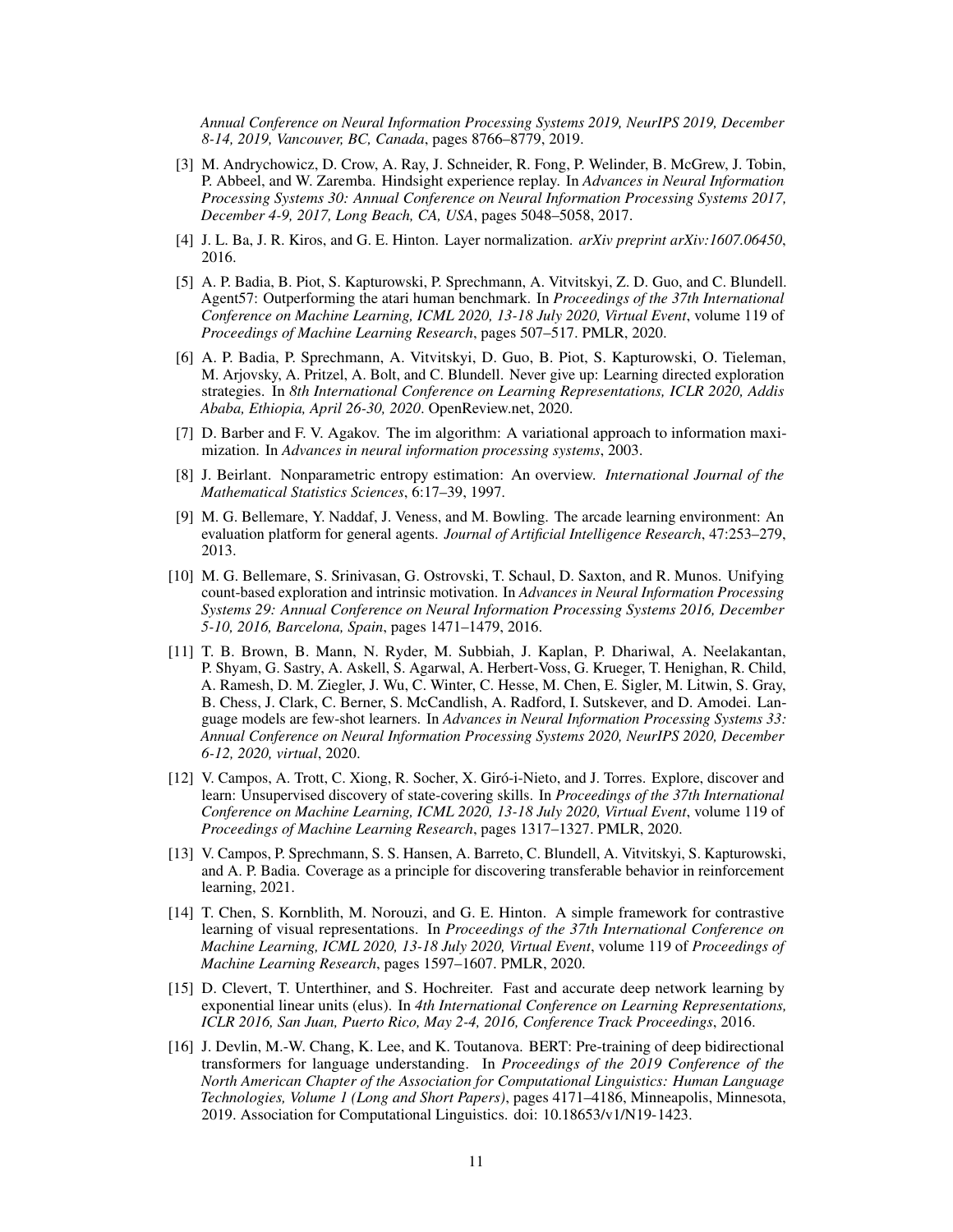- <span id="page-11-4"></span>[17] B. Eysenbach, A. Gupta, J. Ibarz, and S. Levine. Diversity is all you need: Learning skills without a reward function. In *7th International Conference on Learning Representations, ICLR 2019, New Orleans, LA, USA, May 6-9, 2019*. OpenReview.net, 2019.
- <span id="page-11-5"></span>[18] K. Gregor, D. J. Rezende, and D. Wierstra. Variational intrinsic control. *arXiv preprint arXiv:1611.07507*, 2016.
- <span id="page-11-9"></span>[19] T. Haarnoja, A. Zhou, P. Abbeel, and S. Levine. Soft actor-critic: Off-policy maximum entropy deep reinforcement learning with a stochastic actor. In *Proceedings of the 35th International Conference on Machine Learning, ICML 2018, Stockholmsmässan, Stockholm, Sweden, July 10-15, 2018*, volume 80 of *Proceedings of Machine Learning Research*, pages 1856–1865. PMLR, 2018.
- <span id="page-11-3"></span>[20] S. Hansen, W. Dabney, A. Barreto, D. Warde-Farley, T. V. de Wiele, and V. Mnih. Fast task inference with variational intrinsic successor features. In *8th International Conference on Learning Representations, ICLR 2020, Addis Ababa, Ethiopia, April 26-30, 2020*. OpenReview.net, 2020.
- <span id="page-11-15"></span>[21] C. R. Harris, K. J. Millman, S. J. van der Walt, R. Gommers, P. Virtanen, D. Cournapeau, E. Wieser, J. Taylor, S. Berg, N. J. Smith, et al. Array programming with numpy. *Nature*, 585 (7825):357–362, 2020.
- <span id="page-11-8"></span>[22] E. Hazan, S. M. Kakade, K. Singh, and A. V. Soest. Provably efficient maximum entropy exploration. In *Proceedings of the 36th International Conference on Machine Learning, ICML 2019, 9-15 June 2019, Long Beach, California, USA*, volume 97 of *Proceedings of Machine Learning Research*, pages 2681–2691. PMLR, 2019.
- <span id="page-11-0"></span>[23] K. He, H. Fan, Y. Wu, S. Xie, and R. B. Girshick. Momentum contrast for unsupervised visual representation learning. In *2020 IEEE/CVF Conference on Computer Vision and Pattern Recognition, CVPR 2020, Seattle, WA, USA, June 13-19, 2020*, pages 9726–9735. IEEE, 2020. doi: 10.1109/CVPR42600.2020.00975.
- <span id="page-11-14"></span>[24] O. J. Hénaff. Data-efficient image recognition with contrastive predictive coding. In *Proceedings of the 37th International Conference on Machine Learning, ICML 2020, 13-18 July 2020, Virtual Event*, volume 119 of *Proceedings of Machine Learning Research*, pages 4182–4192. PMLR, 2020.
- <span id="page-11-12"></span>[25] M. Hessel, J. Modayil, H. van Hasselt, T. Schaul, G. Ostrovski, W. Dabney, D. Horgan, B. Piot, M. G. Azar, and D. Silver. Rainbow: Combining improvements in deep reinforcement learning. In *Proceedings of the Thirty-Second AAAI Conference on Artificial Intelligence, (AAAI-18), the 30th innovative Applications of Artificial Intelligence (IAAI-18), and the 8th AAAI Symposium on Educational Advances in Artificial Intelligence (EAAI-18), New Orleans, Louisiana, USA, February 2-7, 2018*, pages 3215–3222. AAAI Press, 2018.
- <span id="page-11-6"></span>[26] R. Houthooft, X. Chen, Y. Duan, J. Schulman, F. D. Turck, and P. Abbeel. VIME: variational information maximizing exploration. In *Advances in Neural Information Processing Systems 29: Annual Conference on Neural Information Processing Systems 2016, December 5-10, 2016, Barcelona, Spain*, pages 1109–1117, 2016.
- <span id="page-11-2"></span>[27] E. T. Jaynes. Information theory and statistical mechanics. *Physical review*, 106(4):620, 1957.
- <span id="page-11-7"></span>[28] J. Jiao, W. Gao, and Y. Han. The nearest neighbor information estimator is adaptively near minimax rate-optimal. In *Advances in Neural Information Processing Systems 31: Annual Conference on Neural Information Processing Systems 2018, NeurIPS 2018, December 3-8, 2018, Montréal, Canada*, pages 3160–3171, 2018.
- <span id="page-11-1"></span>[29] R. Julian, B. Swanson, G. S. Sukhatme, S. Levine, C. Finn, and K. Hausman. Never stop learning: The effectiveness of fine-tuning in robotic reinforcement learning. *arXiv e-prints*, pages arXiv–2004, 2020.
- <span id="page-11-11"></span>[30] L. Kaiser, M. Babaeizadeh, P. Milos, B. Osinski, R. H. Campbell, K. Czechowski, D. Erhan, C. Finn, P. Kozakowski, S. Levine, A. Mohiuddin, R. Sepassi, G. Tucker, and H. Michalewski. Model based reinforcement learning for atari. In *8th International Conference on Learning Representations, ICLR 2020, Addis Ababa, Ethiopia, April 26-30, 2020*. OpenReview.net, 2020.
- <span id="page-11-13"></span>[31] K. Kielak. Do recent advancements in model-based deep reinforcement learning really improve data efficiency? *arXiv preprint arXiv:2003.10181*, 2020.
- <span id="page-11-10"></span>[32] D. P. Kingma and M. Welling. Auto-encoding variational bayes. In *2nd International Conference on Learning Representations, ICLR 2014, Banff, AB, Canada, April 14-16, 2014, Conference Track Proceedings*, 2014.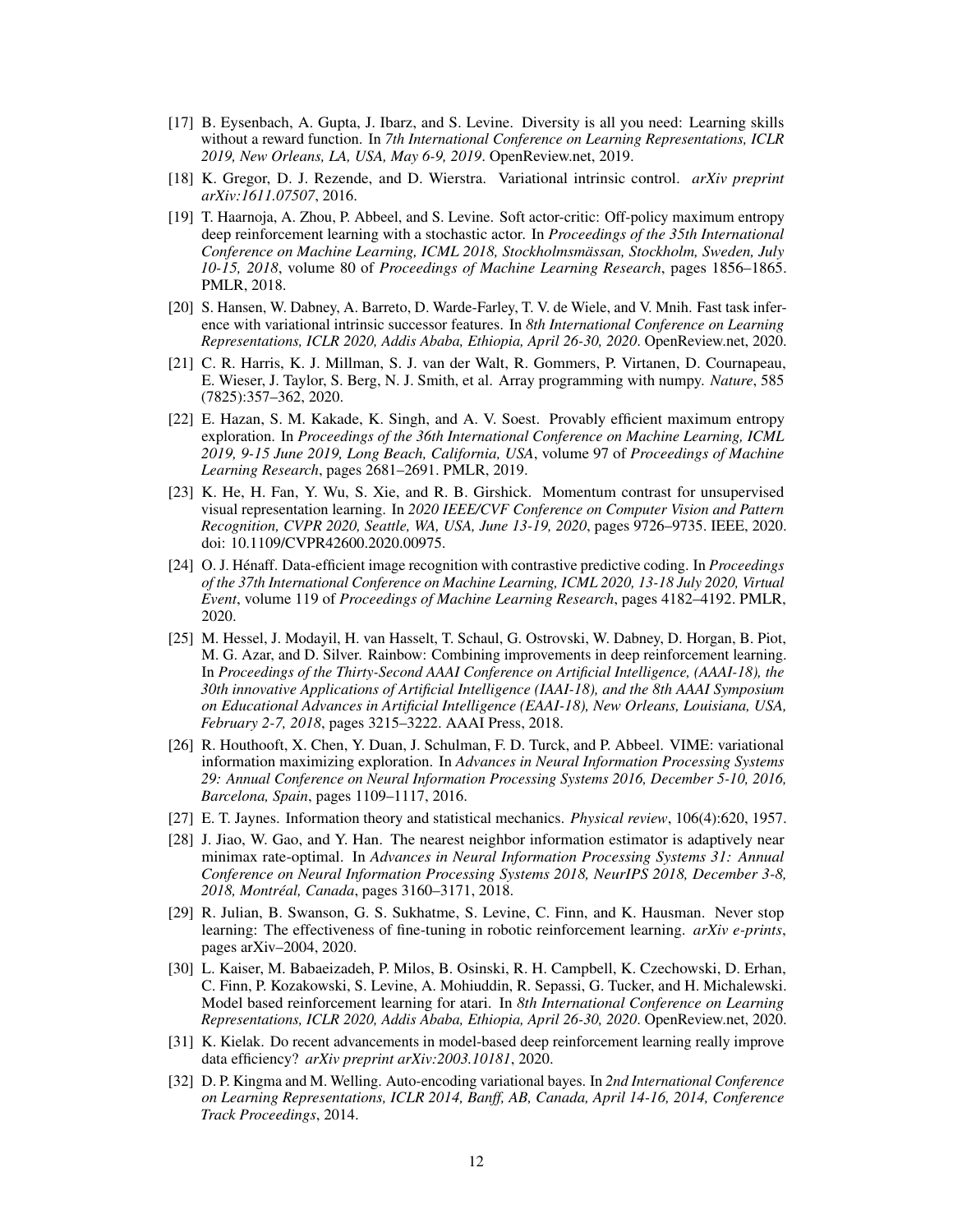- <span id="page-12-2"></span>[33] I. Kostrikov, D. Yarats, and R. Fergus. Image augmentation is all you need: Regularizing deep reinforcement learning from pixels. *arXiv preprint arXiv:2004.13649*, 2020.
- <span id="page-12-11"></span>[34] M. Laskin, K. Lee, A. Stooke, L. Pinto, P. Abbeel, and A. Srinivas. Reinforcement learming with augmented data. arXiv:2004.14990, 2020.
- <span id="page-12-5"></span>[35] M. Laskin, A. Srinivas, and P. Abbeel. CURL: contrastive unsupervised representations for reinforcement learning. In *Proceedings of the 37th International Conference on Machine Learning, ICML 2020, 13-18 July 2020, Virtual Event*, volume 119 of *Proceedings of Machine Learning Research*, pages 5639–5650. PMLR, 2020.
- <span id="page-12-9"></span>[36] L. Lee, B. Eysenbach, E. Parisotto, E. Xing, S. Levine, and R. Salakhutdinov. Efficient exploration via state marginal matching. *arXiv preprint arXiv:1906.05274*, 2019.
- <span id="page-12-12"></span>[37] H. Liu and P. Abbeel. Aps: Active pretraining with successor features. In *International Conference on Machine Learning*, pages 6736–6747. PMLR, 2021.
- <span id="page-12-15"></span>[38] M. C. Machado, M. G. Bellemare, and M. Bowling. Count-based exploration with the successor representation. In *The Thirty-Fourth AAAI Conference on Artificial Intelligence, AAAI 2020, The Thirty-Second Innovative Applications of Artificial Intelligence Conference, IAAI 2020, The Tenth AAAI Symposium on Educational Advances in Artificial Intelligence, EAAI 2020, New York, NY, USA, February 7-12, 2020*, pages 5125–5133. AAAI Press, 2020.
- <span id="page-12-6"></span>[39] T. Miyato, T. Kataoka, M. Koyama, and Y. Yoshida. Spectral normalization for generative adversarial networks. In *6th International Conference on Learning Representations, ICLR 2018, Vancouver, BC, Canada, April 30 - May 3, 2018, Conference Track Proceedings*. OpenReview.net, 2018.
- <span id="page-12-0"></span>[40] V. Mnih, K. Kavukcuoglu, D. Silver, A. A. Rusu, J. Veness, M. G. Bellemare, A. Graves, M. Riedmiller, A. K. Fidjeland, G. Ostrovski, et al. Human-level control through deep reinforcement learning. *nature*, 518(7540):529–533, 2015.
- <span id="page-12-4"></span>[41] S. Mohamed and D. J. Rezende. Variational information maximisation for intrinsically motivated reinforcement learning. In *Advances in Neural Information Processing Systems 28: Annual Conference on Neural Information Processing Systems 2015, December 7-12, 2015, Montreal, Quebec, Canada*, pages 2125–2133, 2015.
- <span id="page-12-7"></span>[42] M. Mutti, L. Pratissoli, and M. Restelli. A policy gradient method for task-agnostic exploration. *arXiv preprint arXiv:2007.04640*, 2020.
- <span id="page-12-1"></span>[43] A. v. d. Oord, Y. Li, and O. Vinyals. Representation learning with contrastive predictive coding. *arXiv preprint arXiv:1807.03748*, 2018.
- <span id="page-12-16"></span>[44] G. Ostrovski, M. G. Bellemare, A. van den Oord, and R. Munos. Count-based exploration with neural density models. In *Proceedings of the 34th International Conference on Machine Learning, ICML 2017, Sydney, NSW, Australia, 6-11 August 2017*, volume 70 of *Proceedings of Machine Learning Research*, pages 2721–2730. PMLR, 2017.
- <span id="page-12-14"></span>[45] A. Paszke, S. Gross, F. Massa, A. Lerer, J. Bradbury, G. Chanan, T. Killeen, Z. Lin, N. Gimelshein, L. Antiga, A. Desmaison, A. Köpf, E. Yang, Z. DeVito, M. Raison, A. Tejani, S. Chilamkurthy, B. Steiner, L. Fang, J. Bai, and S. Chintala. Pytorch: An imperative style, high-performance deep learning library. In *Advances in Neural Information Processing Systems 32: Annual Conference on Neural Information Processing Systems 2019, NeurIPS 2019, December 8-14, 2019, Vancouver, BC, Canada*, pages 8024–8035, 2019.
- <span id="page-12-13"></span>[46] D. Pathak, D. Gandhi, and A. Gupta. Self-supervised exploration via disagreement. In *Proceedings of the 36th International Conference on Machine Learning, ICML 2019, 9-15 June 2019, Long Beach, California, USA*, volume 97 of *Proceedings of Machine Learning Research*, pages 5062–5071. PMLR, 2019.
- <span id="page-12-10"></span>[47] S. Pitis, H. Chan, S. Zhao, B. Stadie, and J. Ba. Maximum entropy gain exploration for long horizon multi-goal reinforcement learning. In *International Conference on Machine Learning*, pages 7750–7761. PMLR, 2020.
- <span id="page-12-3"></span>[48] M. L. Puterman. *Markov decision processes: discrete stochastic dynamic programming*. John Wiley & amp; Sons, 2014.
- <span id="page-12-8"></span>[49] K. Rawlik, M. Toussaint, and S. Vijayakumar. On stochastic optimal control and reinforcement learning by approximate inference. *Proceedings of Robotics: Science and Systems VIII*, 2012.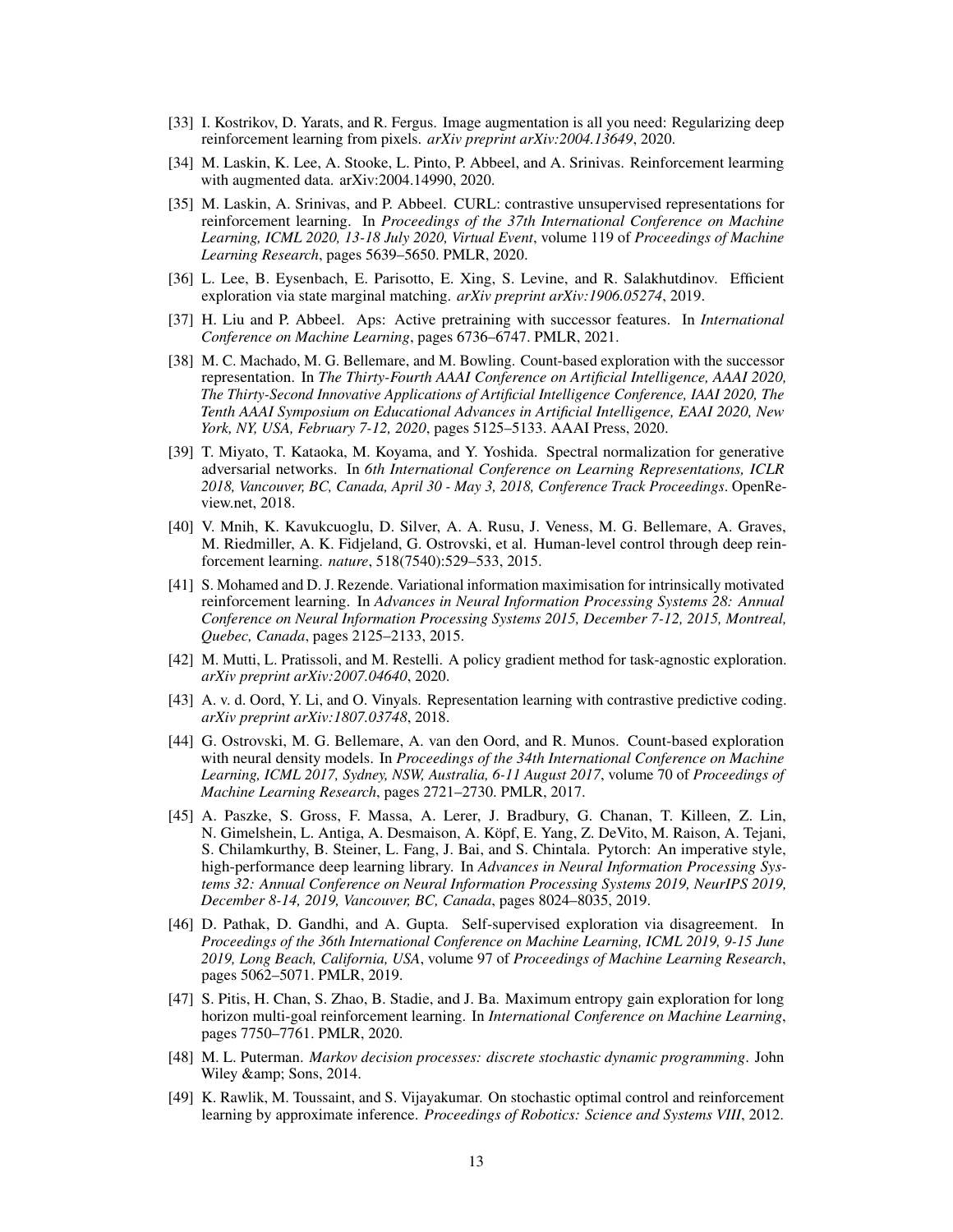- <span id="page-13-15"></span>[50] E. Riba, D. Mishkin, D. Ponsa, E. Rublee, and G. Bradski. Kornia: an open source differentiable computer vision library for pytorch. In *Proceedings of the IEEE/CVF Winter Conference on Applications of Computer Vision*, pages 3674–3683, 2020.
- <span id="page-13-0"></span>[51] J. Schrittwieser, I. Antonoglou, T. Hubert, K. Simonyan, L. Sifre, S. Schmitt, A. Guez, E. Lockhart, D. Hassabis, T. Graepel, et al. Mastering atari, go, chess and shogi by planning with a learned model. *arXiv preprint arXiv:1911.08265*, 2019.
- <span id="page-13-6"></span>[52] M. Schwarzer, A. Anand, R. Goel, R. D. Hjelm, A. Courville, and P. Bachman. Data-efficient reinforcement learning with self-predictive representations. In *International Conference on Learning Representations*, 2021.
- <span id="page-13-3"></span>[53] C. E. Shannon. A mathematical theory of communication. *The Bell system technical journal*, 27(3):379–423, 1948.
- <span id="page-13-7"></span>[54] A. Sharma, S. Gu, S. Levine, V. Kumar, and K. Hausman. Dynamics-aware unsupervised discovery of skills. In *8th International Conference on Learning Representations, ICLR 2020, Addis Ababa, Ethiopia, April 26-30, 2020*. OpenReview.net, 2020.
- <span id="page-13-4"></span>[55] H. Singh, N. Misra, V. Hnizdo, A. Fedorowicz, and E. Demchuk. Nearest neighbor estimates of entropy. *American journal of mathematical and management sciences*, 23(3-4):301–321, 2003.
- <span id="page-13-5"></span>[56] A. Stooke, K. Lee, P. Abbeel, and M. Laskin. Decoupling representation learning from reinforcement learning. *arXiv preprint arXiv:2009.08319*, 2020.
- <span id="page-13-11"></span>[57] R. Y. Tao, V. François-Lavet, and J. Pineau. Novelty search in representational space for sample efficient exploration. *arXiv preprint arXiv:2009.13579*, 2020.
- <span id="page-13-14"></span>[58] Y. Tassa, S. Tunyasuvunakool, A. Muldal, Y. Doron, S. Liu, S. Bohez, J. Merel, T. Erez, T. Lillicrap, and N. Heess. dm\_control: Software and tasks for continuous control. *arXiv preprint arXiv:2006.12983*, 2020.
- <span id="page-13-8"></span>[59] E. Todorov. General duality between optimal control and estimation. In *2008 47th IEEE Conference on Decision and Control*, pages 4286–4292. IEEE, 2008.
- <span id="page-13-9"></span>[60] M. Toussaint. Robot trajectory optimization using approximate inference. In *Proceedings of the 26th Annual International Conference on Machine Learning, ICML 2009, Montreal, Quebec, Canada, June 14-18, 2009*, volume 382 of *ACM International Conference Proceeding Series*, pages 1049–1056. ACM, 2009. doi: 10.1145/1553374.1553508.
- <span id="page-13-12"></span>[61] H. van Hasselt, M. Hessel, and J. Aslanides. When to use parametric models in reinforcement learning? In *Advances in Neural Information Processing Systems 32: Annual Conference on Neural Information Processing Systems 2019, NeurIPS 2019, December 8-14, 2019, Vancouver, BC, Canada*, pages 14322–14333, 2019.
- <span id="page-13-17"></span>[62] H. P. van Hasselt, A. Guez, M. Hessel, V. Mnih, and D. Silver. Learning values across many orders of magnitude. *Advances in Neural Information Processing Systems*, 29:4287–4295, 2016.
- <span id="page-13-2"></span>[63] A. Vaswani, N. Shazeer, N. Parmar, J. Uszkoreit, L. Jones, A. N. Gomez, L. Kaiser, and I. Polosukhin. Attention is all you need. In *Advances in Neural Information Processing Systems 30: Annual Conference on Neural Information Processing Systems 2017, December 4-9, 2017, Long Beach, CA, USA*, pages 5998–6008, 2017.
- <span id="page-13-1"></span>[64] O. Vinyals, I. Babuschkin, W. M. Czarnecki, M. Mathieu, A. Dudzik, J. Chung, D. H. Choi, R. Powell, T. Ewalds, P. Georgiev, et al. Grandmaster level in starcraft ii using multi-agent reinforcement learning. *Nature*, 575(7782):350–354, 2019.
- <span id="page-13-16"></span>[65] T. Wang and P. Isola. Understanding contrastive representation learning through alignment and uniformity on the hypersphere. In *International Conference on Machine Learning*, pages 9929–9939. PMLR, 2020.
- <span id="page-13-10"></span>[66] D. Warde-Farley, T. V. de Wiele, T. D. Kulkarni, C. Ionescu, S. Hansen, and V. Mnih. Unsupervised control through non-parametric discriminative rewards. In *7th International Conference on Learning Representations, ICLR 2019, New Orleans, LA, USA, May 6-9, 2019*. OpenReview.net, 2019.
- <span id="page-13-13"></span>[67] D. Yarats, R. Fergus, A. Lazaric, and L. Pinto. Reinforcement learning with prototypical representations. *arXiv preprint arXiv:2102.11271*, 2021.